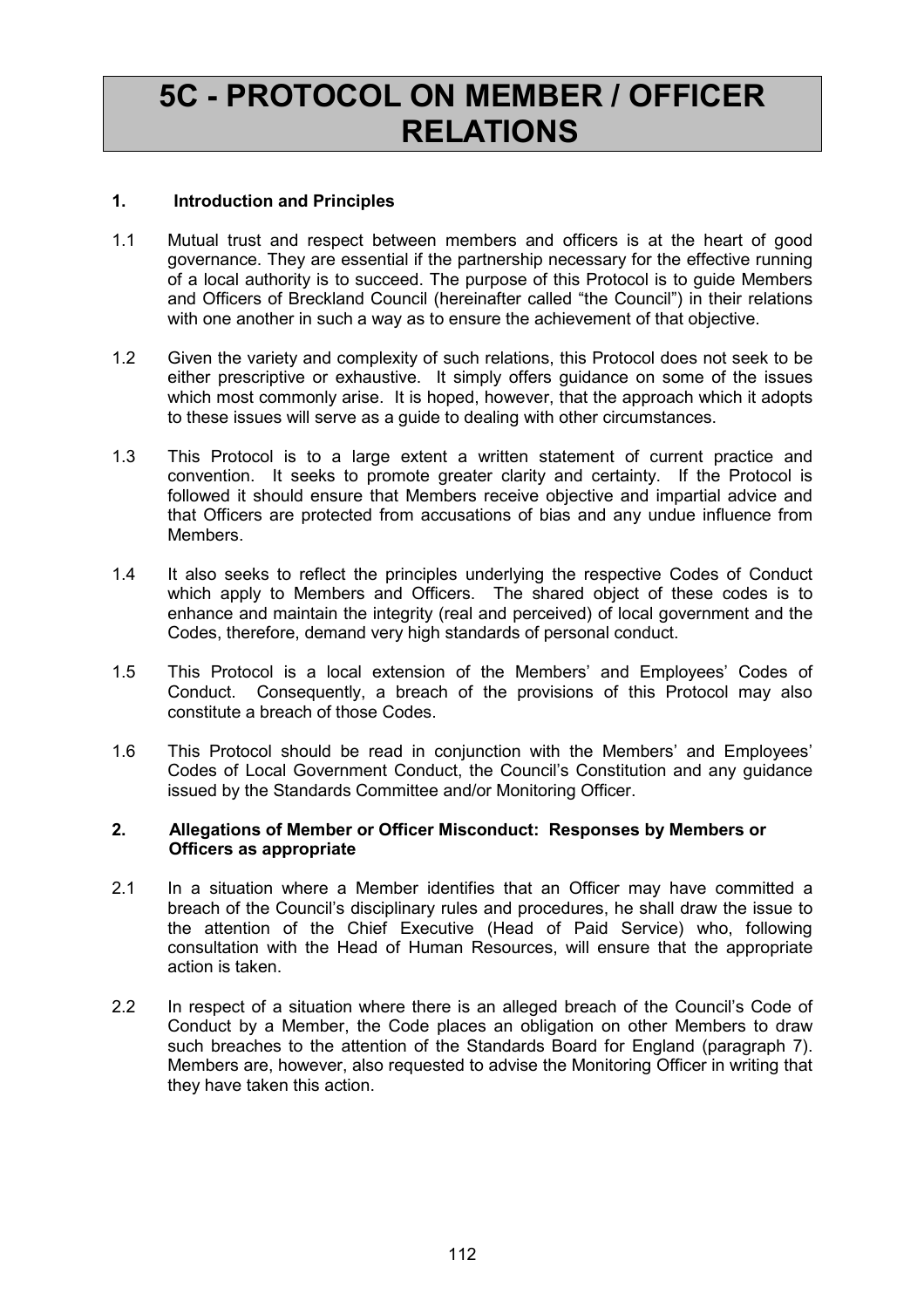- 2.3 An Officer who believes a Member has breached the Members' Code of Conduct should:
	- a. not offer any opinion or judgement upon that conduct to the Member;
	- b. advise the Monitoring Officer in writing immediately of the circumstances, facts, his belief and the rationale behind it, including supplying all and any documentation; and
	- c. not comment further on the issue to any other Officer or Member without the prior consent of the Monitoring Officer.

 These provisions are to protect both the Member and Officer, avoid Officers from becoming unduly involved in allegations of Member misconduct at an inappropriate level and to ensure that any investigation that may need to be carried out by the Monitoring Officer or other agency is not in any way fettered or damaged.

## 3. The Relationship: General Points

- 3.1 Both Councillors and Officers are servants of the public and they are indispensable to one another. But their responsibilities are distinct. Councillors are responsible to the electorate and serve only so long as their term of office lasts. Officers are responsible to the Council. Their job is to give advice to Councillors and the Council and to carry out the Council's work under the direction and control of the Council, the Executive, their committees and sub-committees.
- 3.2 At the heart of the Code, and this Protocol, is the importance of mutual respect. Member / Officer relationships are to be conducted in a positive and constructive way. Therefore, it is important that any dealings between Members and Officers should observe standards of courtesy and that neither party should seek to take unfair advantage of their position or seek to exert undue influence on the other party.
- 3.3 Inappropriate relationships can be inferred from language / style. To protect both Members and Officers, at full Council and other public meetings Officers should address Members as "Councillor XX / Mr or Madam Chairman". In other circumstances, e.g. a one to one between an Operations Manager and their corresponding Executive Member, a level of informality may be appropriate.
- 3.4 A Member should not raise matters relating to the conduct or capability of an Officer in a manner that is incompatible with the objectives of this Protocol. This is a longstanding tradition in public service. An Officer has no means of responding to such criticisms in public. If a Member feels he has not been treated with proper respect, courtesy or has any concern about the conduct or capability of an Officer, and fails to resolve it through direct discussion with the Officer, he should raise the matter with the respective Service Manager, who will then look into the facts and report back to the Member. If the Member continues to feel concern, then he should report the facts to the Strategic Director who heads the Portfolio concerned, or if, after doing so, is still dissatisfied, should raise the issue with the Chief Executive who will look into the matter afresh. Any action taken against an Officer in respect of a complaint will be in accordance with the provisions of the Council's Disciplinary Rules and **Procedures**
- 3.5 An Officer should not raise with a Member matters relating to the conduct or capability of another Officer or to the internal management of a Service Area or Portfolio in a manner that is incompatible with the overall objectives of this Protocol.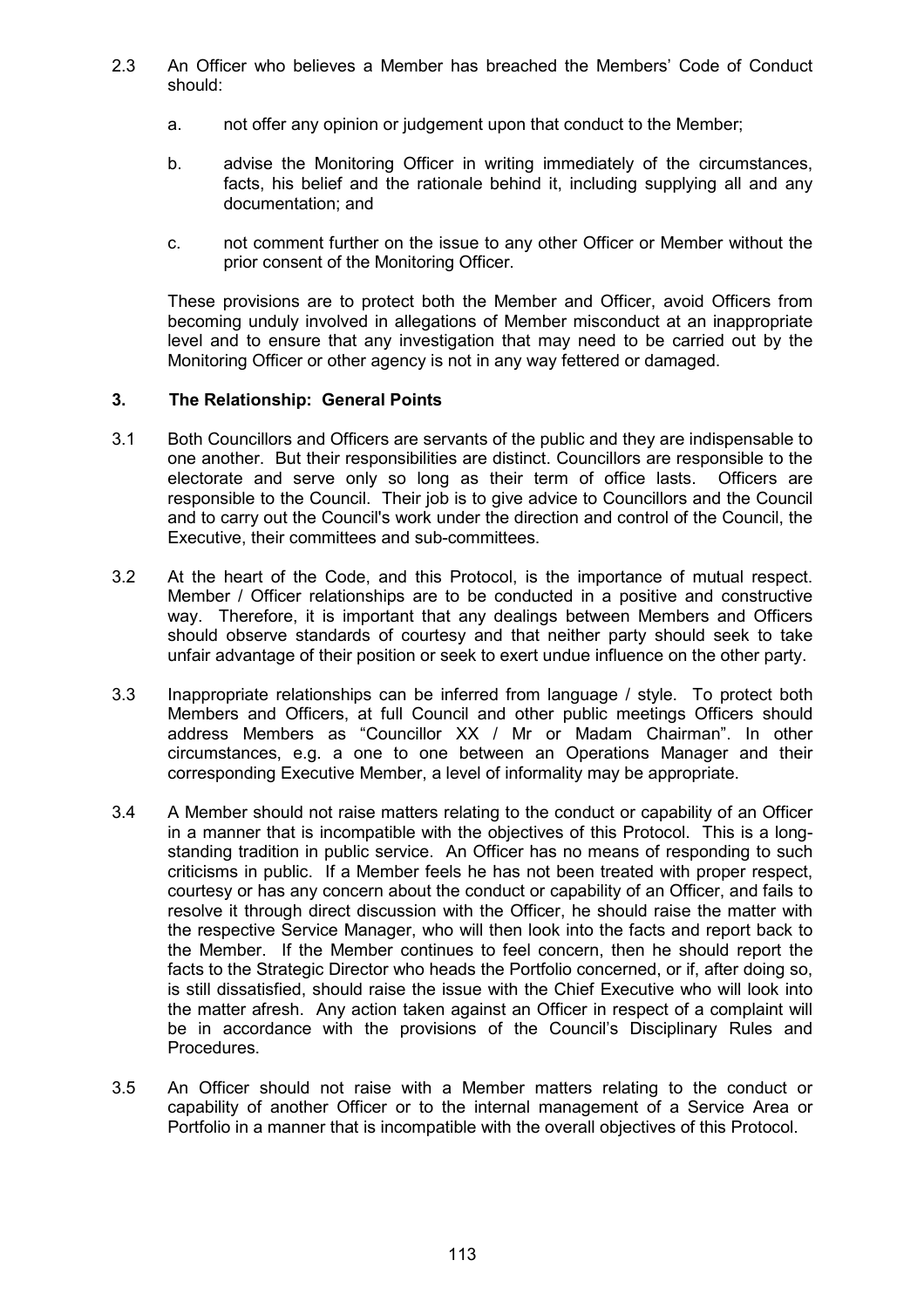3.6 Where an Officer feels that he has not been properly treated with respect and courtesy by a Member, he should raise the matter with his Service Manager, Strategic Director or the Chief Executive as appropriate, especially if they do not feel able to discuss it directly with the Member concerned. In these circumstances the Service Manager, Strategic Director or Chief Executive will take appropriate action either by approaching the individual Member and/or group leader or by referring the matter to the Monitoring Officer in the context of the Standards Committee considering the complaint.

# 4. The Relationship: Officer Support to Members: General Points

- 4.1 Officers are responsible for day-to-day managerial and operational decisions within the authority and will provide support to both the Executive and all Councillors in their several areas.
- 4.2 Certain statutory officers the Chief Executive, the Monitoring Officer and the Section 151 Officer – have specific roles. These are addressed in the Constitution. Their roles need to be understood and respected by all Members.
- 4.3 The following key principles reflect the way in which the officer corps generally relates to Members:
	- $\bullet$  all officers are employed by, and accountable to, the authority as a whole;
	- ♦ support from officers is needed for all the authority's functions including Full Council, Overview and Scrutiny, the Executive, individual Members representing their communities, etc;
	- day-to-day managerial and operational decisions should remain the responsibility of the Chief Executive and other officers;
	- the authority will seek to avoid potential conflicts of interest for officers arising from the separation of the Executive and Overview and Scrutiny role; and
	- all officers will be provided with training and development to help them support the various Member roles effectively and to understand the political structure.
- 4.4 On occasion, a decision may be reached which authorises named Officers to take action between meetings following consultation with a Member or Members. It must be recognised that it is the Officer, rather than the Member or Members, who takes the action and it is the Officer who is accountable for it.
- 4.5 Finally, it must be remembered that Officers within a Service Area or Portfolio are accountable to their Service Manager and Strategic Director and that whilst Officers should always seek to assist a Member, they must not, in so doing, go beyond the bounds of whatever authority they have been given by their Service Manager or Strategic Director.
- 4.6 If the time a Member spends in the office is disproportionate to the benefit of his attendance, the Chief Executive should draw this to the attention of the Leader of the Group in question.

# 5. The Relationship: Officer Support: Members and Party Groups

5.1 It must be recognised by all Officers and Members that in discharging their duties and responsibilities, Officers serve the Council as a whole and not any political group, combination of groups or any individual Member of the Council.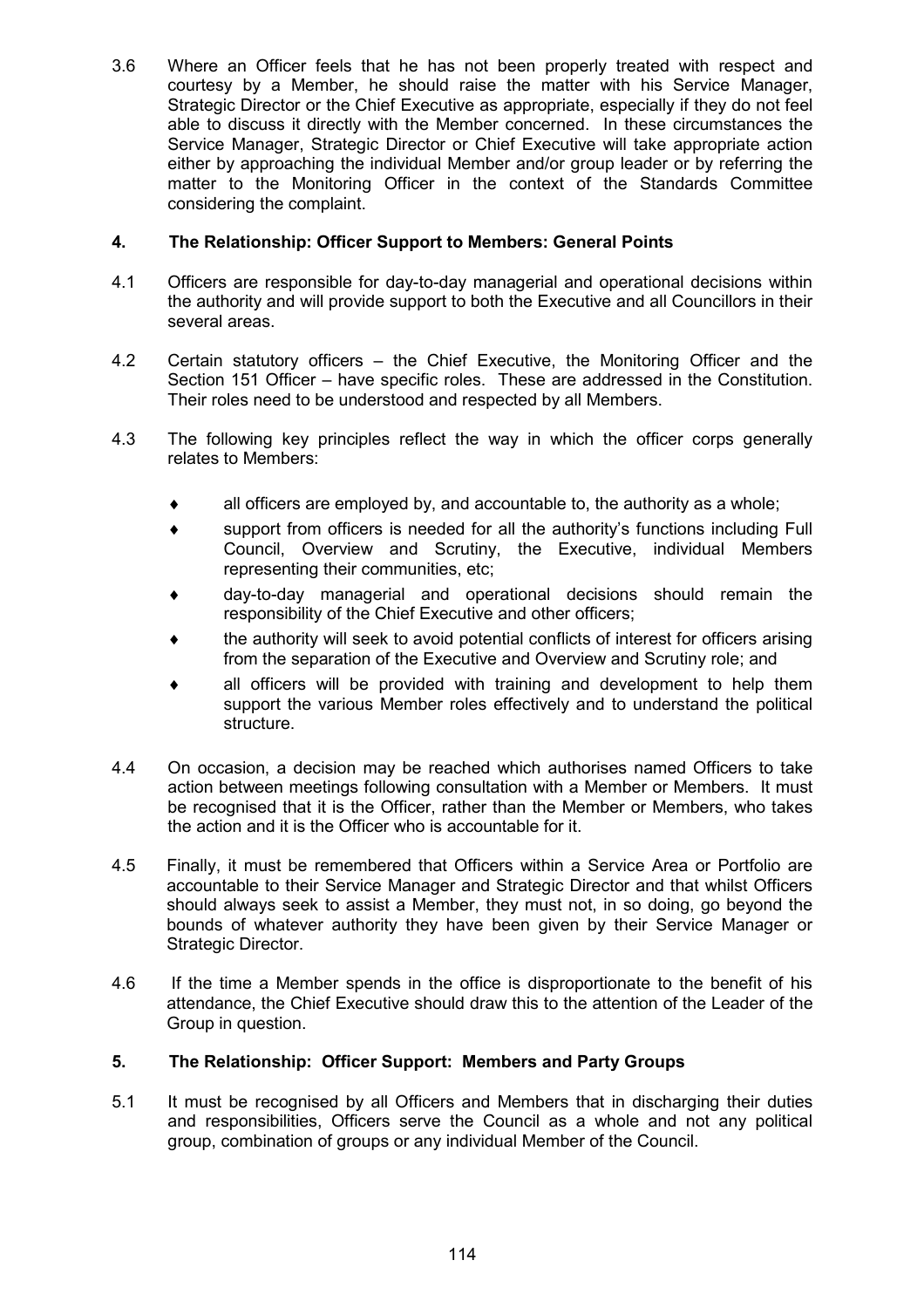- 5.2 There is now statutory recognition for party groups and it is common practice for such groups to give preliminary consideration to matters of Council business in advance of such matters being considered by the relevant Council decision making body. Officers may properly be called upon to support and contribute to such deliberations by party groups but must at all times maintain political neutrality. All Officers must, in their dealings with political groups and individual Members, treat them in a fair and even-handed manner. (NB. This would not apply to assistants to political groups appointed in accordance with the Council's Standing Orders. At the time of adoption of this protocol, no such appointments had been made.)
- 5.3 The support provided by Officers can take many forms. Whilst in practice such Officer support is likely to be in most demand from whichever party group is for the time being in control of the Council, such support is available to all party groups
- 5.4 Certain points must, however, be clearly understood by all those participating in this type of process, Members and Officers alike. In particular:
	- 5.4.1 Officer support must not extend beyond providing information and advice in relation to matters of Council business. Officers must not be involved in advising on matters of party business. The observance of this distinction will be assisted if Officers are not present at meetings or parts of meetings, when matters of party business are to be discussed;
	- 5.4.2 political group meetings, whilst they form part of the preliminaries to Council decision making, are not empowered to make decisions on behalf of the Council. Conclusions reached at such meetings do not therefore rank as Council decisions and it is essential that they are not interpreted or acted upon as such; and
	- 5.4.3 similarly, where Officers provide information and advice to a party group meeting in relation to a matter of Council business, this cannot act as a substitute for providing all necessary information and advice to the relevant Committee or Sub-Committee when the matter in question is considered.
- 5.5 Officers should not attend or provide information and advice to a party group meeting which includes persons who are not Members of the Council and who are not bound by the National Code of Local Government Conduct (in particular, the provisions concerning the declaration of interests and confidentiality).
- 5.6 Officers must respect the confidentiality of any party group discussions at which they are present in the sense that they should not relay the content of any such discussion to another party group.
- 5.7 Whilst any Member may ask a relevant Head of Service, Strategic Director or the Chief Executive for written factual information about a Portfolio or service, such requests must be reasonable and not seek information relating, for instance, to case work of a similar nature. Requests will be met subject to any overriding legal considerations (which will be determined by the Monitoring Officer), or if the recipient of any request considers the cost of providing the information requested or the nature of the request to be unreasonable. If a Member requesting such information is dissatisfied by such a response, he should raise the matter in the first place with the relevant Strategic Director and if still dissatisfied should raise the matter with the Chief Executive who will discuss the issue with the relevant Group Leader(s).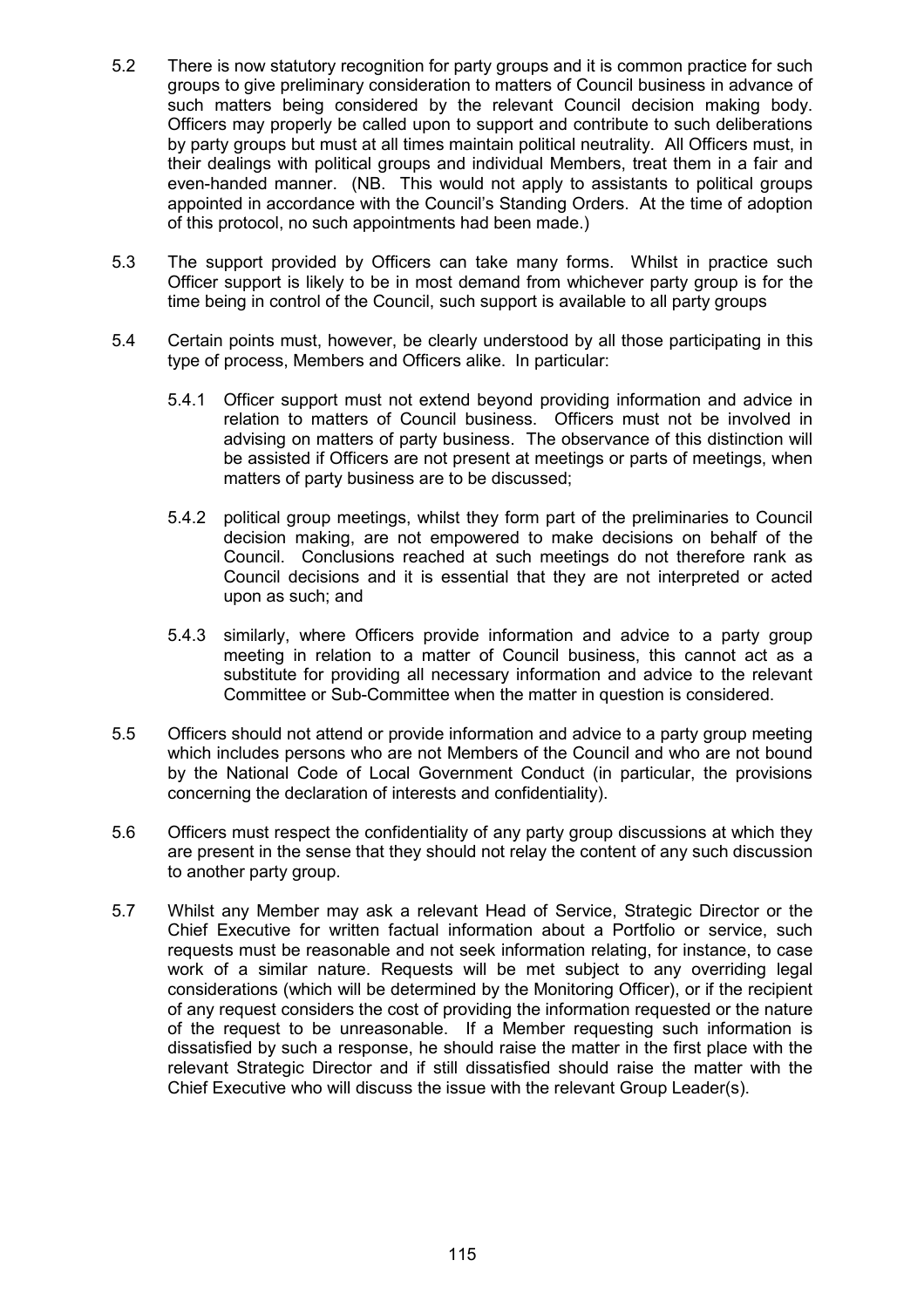- 5.8 In relation to budget proposals:
	- a. the Administration shall be entitled to confidential discussions with Officers regarding options and proposals. These will remain confidential until determined by the Administration or until published in advance of Committee / Council meetings, whichever is the earlier; and
	- b. the opposition groups shall also be entitled to confidential discussions with Officers to enable them to formulate alternative budget proposals. These will remain confidential until determined by the respective opposition groups or until published in advance of Committee / Council meetings, whichever is the earlier.
- 5.9 As part of the Budget process, Officers may be called upon to give advice on budgetary proposals, wherever they may emanate from (once political confidentiality has been lifted). This is in addition to the "normal" rights that any Member has to seek advice "in confidence" from Officers. In addition, Officers may feel it appropriate to offer advice to individuals, groups or all Members. In doing so, they should be aware of the need to remain impartial. It is appropriate and indeed, in certain circumstances, necessary that as a matter of professional judgement, if a proposed course of action is imprudent, that Officers should advise the Members of the Authority that this is so. It would, however, be for the Officer to decide how and when to do so. This is without prejudice to issues of legality and financial administration which are covered by specific duties placed on the Section 151 Officer and Monitoring Officer.
- 5.10 The overriding obligation will be to ensure that the integrity of the administration of public affairs is maintained. The prime responsibility of Officers in the matter of any challengeable decision arises in advising Members of the Council before decisions are reached. It is incumbent, in these circumstances, for Councillors to be fully advised on the legal and financial consequences of any proposed course of action.
- 5.11 It must not be assumed by any party group or Member that any Officer is supportive of any policy or strategy developed because of that Officer's assistance in the formulation of that policy or strategy.
- 5.12 Any particular cases of difficulty or uncertainty in this area of Officer advice to party groups should be raised with the Chief Executive who will discuss them with the relevant group leader(s).

# 6. The Relationship: Officer Support: The Executive

- 6.1 It is clearly important that there should be a close working relationship between Executive Members and the Officers who support and/or interact with them. However, such relationships should never be allowed to become so close, or appear to be so close, as to bring into question the Officer's ability to deal impartially with other Members and other party groups.
- 6.2 Whilst Executive Members will routinely be consulted as part of the process of drawing up proposals for consideration or the agenda for a forthcoming meeting, it must be recognised that in some situations an Officer will be under a professional duty to submit a report. Similarly, a Head of Service or other senior Officer will always be fully responsible for the contents of any report submitted in his name. This means that any such report will be amended only where the amendment reflects the professional judgement of the author of the report. This is to be distinguished from a situation where there is a value judgement to be made. Any issues arising between an Executive Member and a Head of Service in this area should be referred to the Chief Executive for resolution in conjunction with the Leader of the Council.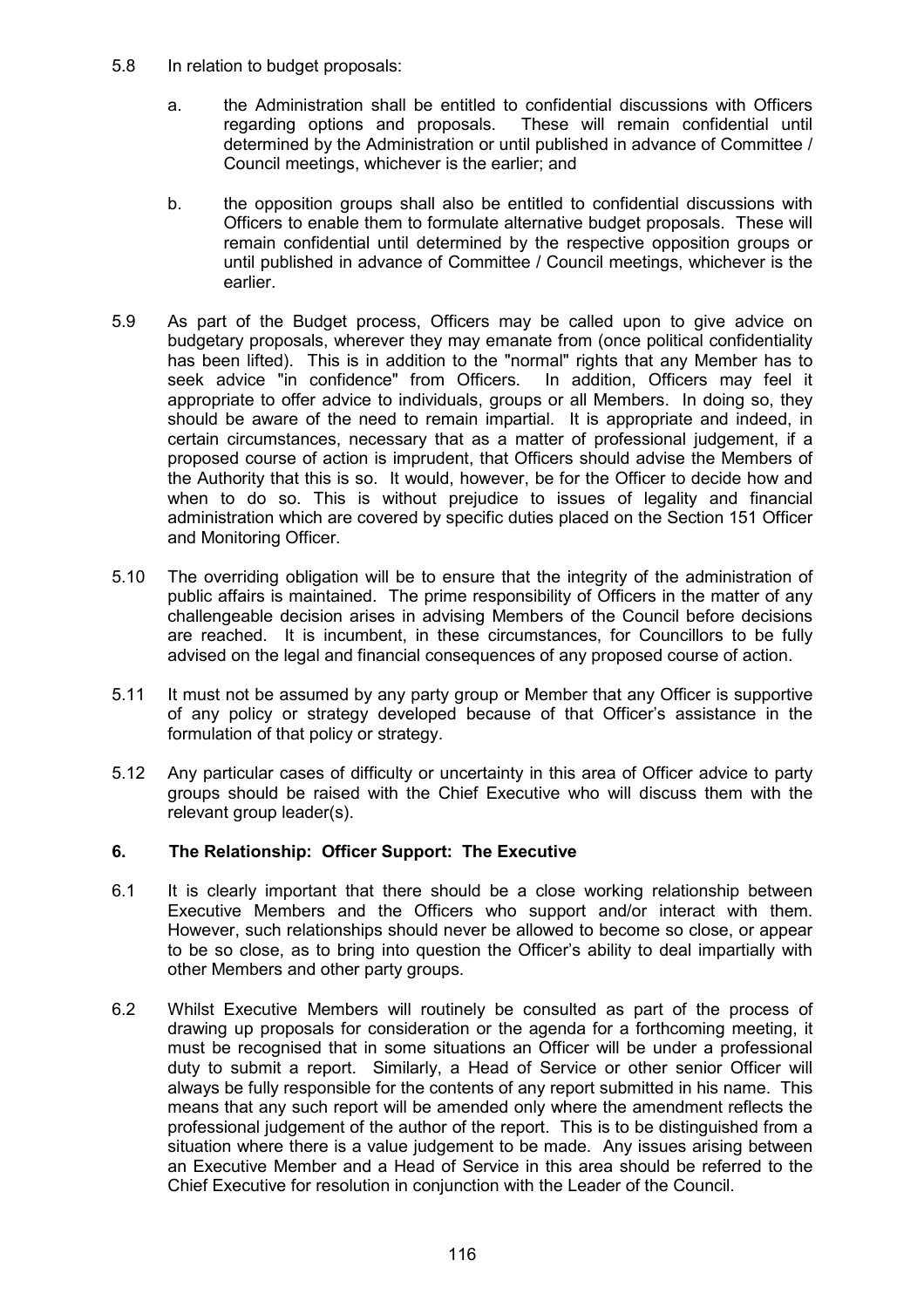- 6.3 The Executive and its members have wide ranging leadership roles. They will:
	- lead the community planning process and the search for Best Value, with input and advice from the Overview and Scrutiny Commission, area committees and any other persons as appropriate;
	- lead the preparation of the local authority's policies and budget;
	- take in-year decisions on resources and priorities, together with other stakeholders and partners in the local community, to deliver and implement the budget and policies decided by the Full Council; and
	- be the focus for forming partnerships with other local public, private, voluntary and community sector organisations to address local needs.
- 6.4 Where functions which are the responsibility of the Executive are delegated to Officers or other structures outside the Executive, the Executive will nevertheless remain accountable to the Council, through the Overview and Scrutiny Commission, for the discharge of those functions. That is to say, the Executive will be held to account for both its decision to delegate a function and the way that the function is being carried out.
- 6.5 Under Executive Arrangements, individual Members of the Executive may formally take decisions. The Executive and Cabinet members must satisfy themselves that they are clear what exactly they can and cannot do.
- 6.6 The Council has put in place mechanisms / protocols which ensure that (as with the Council and its Committees and Sub-Committees, and the Executive and its Committees) an individual Executive Member seeks advice from relevant Officers before taking a decision within his delegated authority. This includes taking legal advice, financial advice and professional officer advice (particularly about contractual matters) as well as consulting the Monitoring Officer where there is doubt about vires.
- 6.7 Decisions taken by individual Members of the Executive give rise to legal and financial obligations in the same way as decisions taken collectively. Therefore, Members of the Executive should always be aware of legal and financial liabilities (consulting the Monitoring Officer and Section 151 Officer as appropriate) which will arise from their decisions. To ensure effective leadership for the local authority and the communities it serves, there are arrangements to ensure co-ordination of and sharing responsibility for Executive decisions including those made by individuals.
- 6.8 Officers will continue to work for and serve the local authority as a whole. Nevertheless, as the majority of functions will be the responsibility of the Executive, it is likely that in practice many Officers will be working to the Executive for most of their time. The Executive must respect the political neutrality of the Officers. Officers must ensure that, even when they are predominantly supporting the Executive, that their political neutrality is not compromised.
- 6.9 Support for the Executive presents the potential for tension between Chief Officers and Members with portfolios. All Members and Officers need to be constantly aware of the possibility of such tensions arising and both Officers and Members need to work together to avoid such tensions and conflicts existing or being perceived.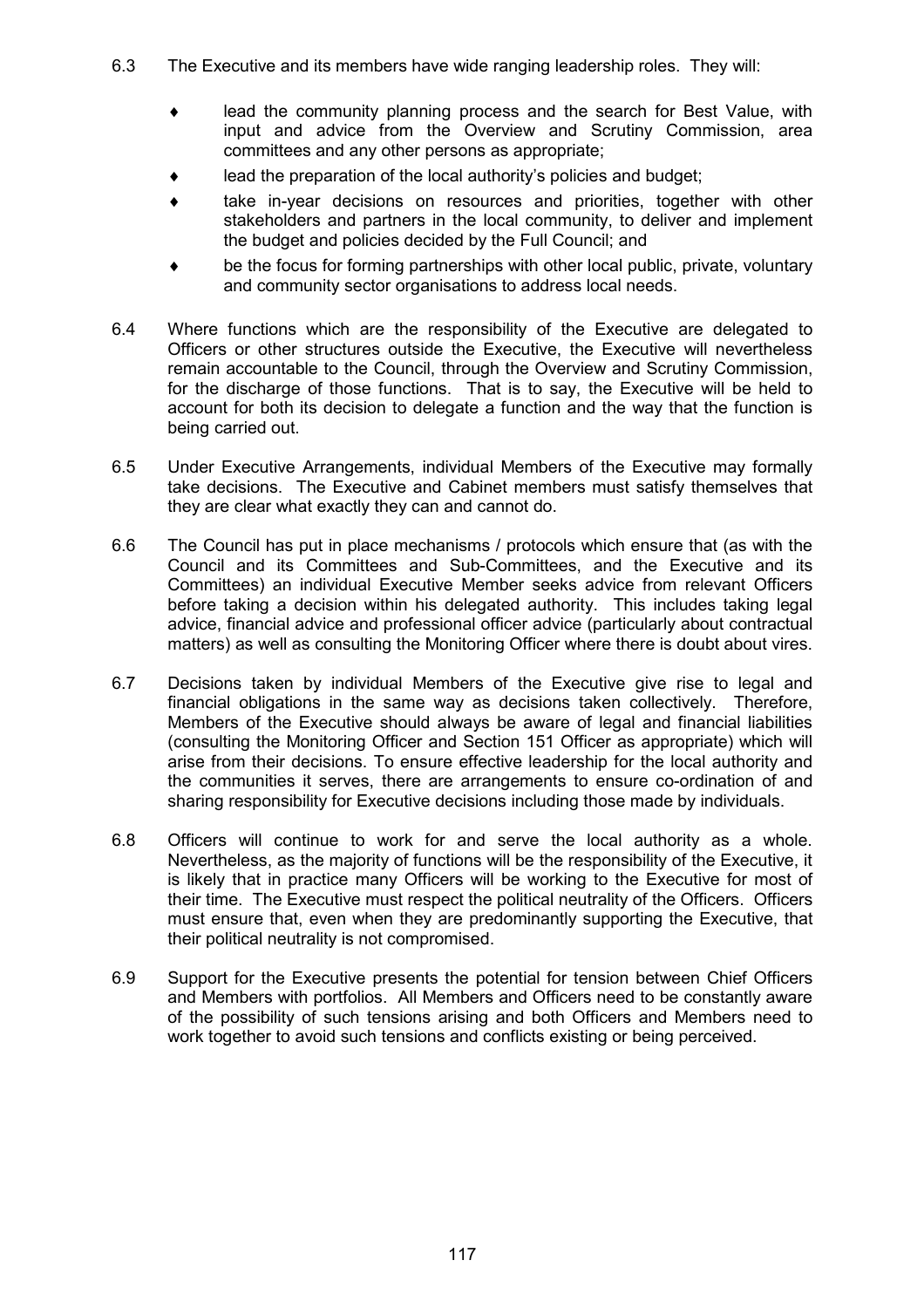# 7. The Relationship: Officer Support: Overview and Scrutiny

- 7.1 Overview and Scrutiny is an important constituent part of effective democracy and the Council's constitutional arrangements. Officers have lead and significant roles in making it effective. However, it is not Overview and Scrutiny's role to act as a disciplinary tribunal in relation to the actions of Members or Officers. Neither is it the role of Officers to become involved in what would amount to disciplinary investigations on a Panel's behalf. This is the Chief Executive's function alone in relation to staff, the Monitoring Officer's and the Standards Committee as regards the conduct of Members. This means:
	- ♦ Overview and Scrutiny's questioning should not be directed to the conduct of individuals, not in the sense of establishing the facts about what occurred in the making of decisions or implementing of Council policies, but with the implication of allocating criticism or blame;
	- in these circumstances, it is for the Chief Executive to institute a formal enquiry, and Overview and Scrutiny may ask (but not require) him to do so.
- 7.2 Overview and Scrutiny should not act as a "court of appeal" against decisions or to pursue complaints by individuals (Councillors, Officers or members of the public) as other procedures exist for this. These are internal, e.g. the Corporate Complaints Procedure, and external / statutory, e.g. Local Government Ombudsman or appeal to the Courts. That said,
	- Overview and Scrutiny may investigate the manner in which decisions are made but should not pass judgements on the merits of a decision in individual cases;
	- It may comment, however, on the merits of a particular policy affecting individuals.
- 7.3 It would be unfair to invite someone to appear before a Panel without telling them in general terms what they will be asked, or not giving them adequate time to prepare. Overview and Scrutiny ought to provide written questions ("Indicative Topics") beforehand, so that the answers can form the basis of the questioning and discussion. In addition, speakers ought to be told the general line that further questioning is likely to take. Questioning should not stray outside the subject area that the Panel had previously indicated.
- 7.4 Overview and Scrutiny are, however, entitled to the following:
	- a. the level and extent of questioning, and the depth to which Overview and Scrutiny Members may probe Officers is dependent upon the seniority of the Officers present – accordingly when calling Officers to give evidence, Members may wish to consider the level and nature of the Officer they wish to have before them in the light of the line of questioning they wish to follow;
	- b. Officers may be asked to give a professional opinion, and Officers may be asked to give options. Officers may not confine themselves solely to justifying either the position of or the advice that they gave to the Executive, although in giving options, it is to be expected that they will explain the rationale for the advice that they gave and if the advice given to the Executive reflects, in their professional opinion, the best option, to justify that;
	- c. it is appropriate for Members of Overview and Scrutiny to ask Officers to explain and justify advice given to Members, whether on the Executive or otherwise, prior to decisions being taken, and to justify decisions Officers have taken under delegated powers;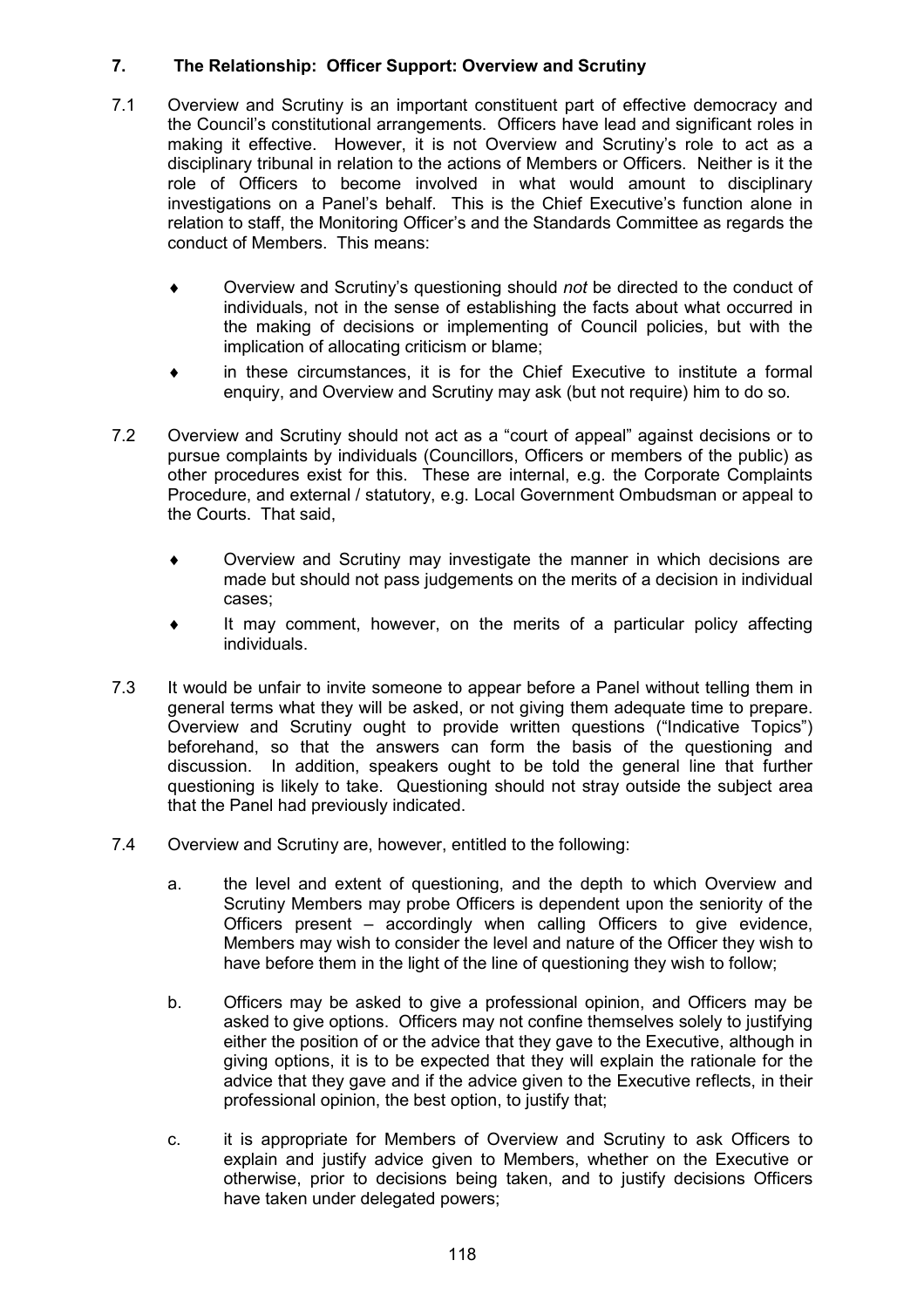- 7.5 Officers are expected:
	- a. to maintain political impartiality at all times when commenting on the Cabinet's / Council's policies and actions;
	- b. to be prepared to explain and justify advice given to Members, including members of the Executive and the Council prior to decisions being taken and to justify decisions they themselves have taken under the Scheme of Delegation;
	- c. to ensure that an Officer of sufficient seniority appears before the relevant meeting in the light of the indicative topics supplied by Overview and Scrutiny in advance;
	- d. where requested to provide information to Scrutiny, e.g. on alternative courses of action, to provide that information in as comprehensive and timely a fashion as if the request had come from the Executive.
	- e. to respond to questions from Members in an open, constructive and helpful manner;
	- f. not to mislead or be economical with the truth.

## 8. Support Services to Members and Party Groups

8.1 The only basis on which the Council can lawfully provide support services (e.g., stationery, typing, printing, photo-copying, transport etc) to Members is to assist them in discharging their role as Members of the Council. Such support services must therefore only be used on Council business. They should never be used in connection with party political or campaigning activity or for private purposes.

## 9. Members' Access to Information and to Council Documents

- 9.1 Members have the ability to ask for information pursuant to their legal rights to information. This right extends to such information, explanation and advice as they may reasonably need in order to assist them in discharging their role as a Member of the Council. This can range from a request for general information about some aspect of the Council's activities to a request for specific information on behalf of a constituent. Such approaches should normally be directed to the Head of Service or another senior Officer of the Portfolio concerned. In cases of doubt, Members should approach the Monitoring Officer for assistance.
- 9.2 As regards the legal rights of Members to inspect Council documents, these are covered partly by statute and partly by the common law.
- 9.3 Members will find set out in Appendix B guidance on their rights to obtain information. The law in this area is complex; legislation including the Access to Information provisions of the Local Government Act 1972, the Data Protection Act 1998 as well as the Local Government Act 2000, have all had an impact. However, the Freedom of Information Act 2000 has an even greater impact, potentially providing Members with a single route through which to obtain information in support of their work, whatever their role within the authority. The guidance note set out in Appendix B maps the hierarchy of rights of Members to information, but should be read in combination with the contents of the Constitution, most particularly the authority's statutory obligations on Access to Information and its relationship with the decisionmaking process.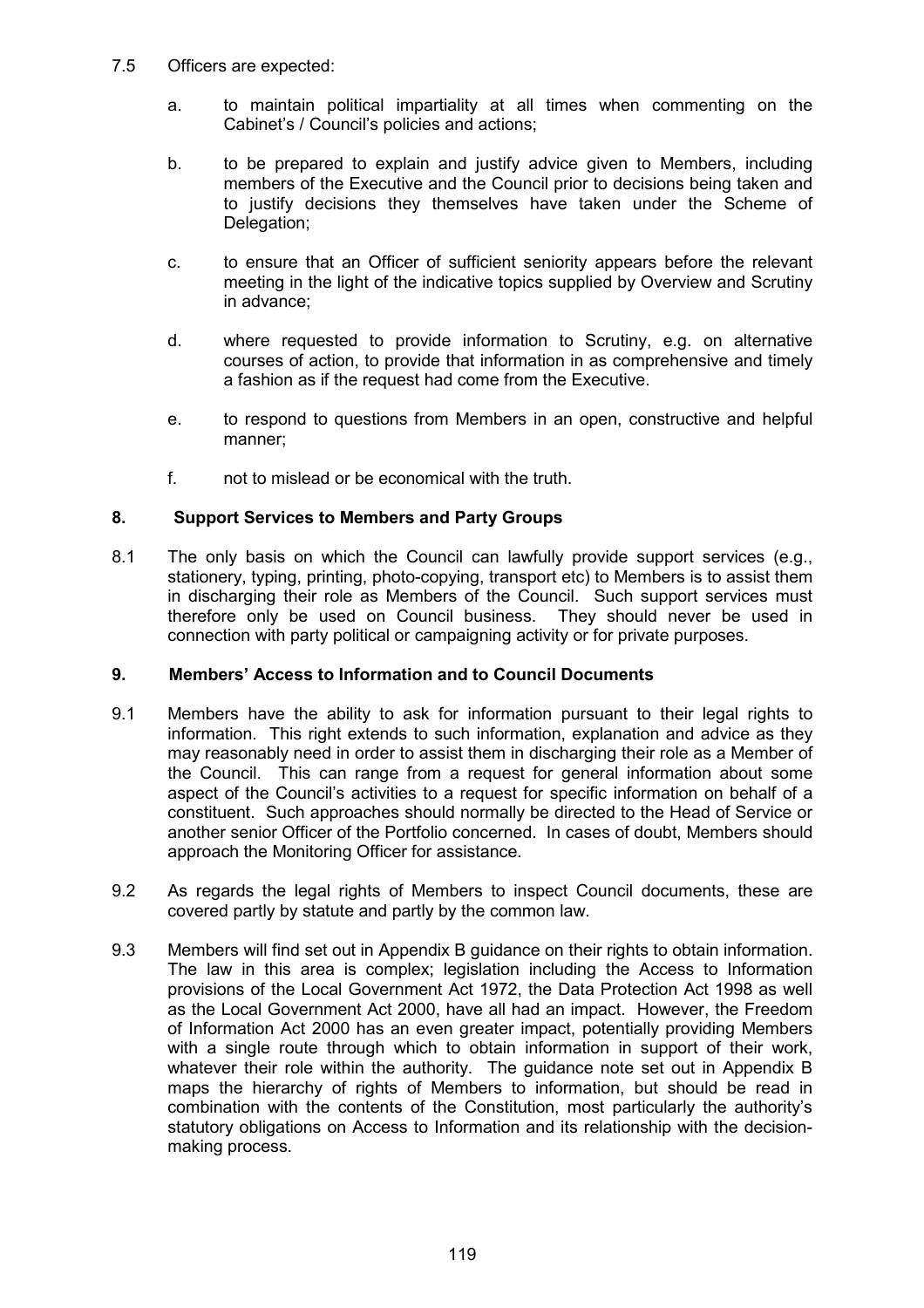- 9.4 In relation to business of the Executive, by virtue of Regulation 17 of the Local Authorities (Executive Arrangements) (Access to Information) (Amendment) (England) Regulations 2006:
	- i. where there is a meeting (e.g. Cabinet) and there is a document which is in the possession / under the control of the Executive relating to the business to be conducted at that meeting, that document shall be available for inspection;
	- ii. where the decision is made at a private meeting by a Cabinet Member or is a Key Decision delegated to an Officer, the document shall be available either after the meeting closes or when the decision is made;
	- iii. there are exceptions for exempt and confidential material and any document that contains advice provided by a political adviser or assistant.
- 9.5 Finally, any Council information provided to a Member must only be used by the Member for the purpose for which it was provided, i.e. in connection with the proper performance of his duties as a Member of the Council. Therefore, for example, early drafts of Committee reports / briefing papers are not suitable for public disclosure and should not be used other than for the purpose for which they were supplied. This point is emphasised in paragraph 3 of the Code of Local Government Conduct:

## "A Member:

- a. must not disclose information given to him in confidence by anyone without the consent of a person authorised to give it, or unless he is required by law to do so; and
- b. must not prevent another person from gaining access to information to which that person is entitled by law."

#### 10. Correspondence and Advice

- 10.1 Members seeking advice from officers shall be entitled to assume that such advice is given under the "Chatham House Rule" in terms of disclosure to other Members, unless otherwise agreed with the officer(s) concerned. This rule, which is used widely as an aid to free discussion, says: "When a meeting or part thereof is held under the Chatham House Rule, participants are free to use the information received, but neither the identity nor the affiliation of the speaker(s), nor that of any other participant, may be revealed".
- 10.2 Correspondence between an individual Member and an Officer should not normally be copied (by the Officer) to any other Member. In other words, a system of "hidden copies" should not be employed.
- 10.3 Official letters on behalf of the Council should normally be sent in the name of the appropriate Officer, rather than in the name of a Member. It may be appropriate in certain limited circumstances (e.g. representations to a Government Minister) for a letter to appear in the name of a Cabinet Member or the Leader or the Leaders of all political groups represented on the Council by agreement, but this should be the exception rather than the norm. Letters which, for example, create legal obligations or give instructions on behalf of the Council should never be sent out in the name of a Member, Executive or otherwise.
- 10.4 Correspondence received by Member Services from the public with a request that it is either copied to Members and/or forwarded to Members will, subject to any overriding legal considerations, be forwarded / copied.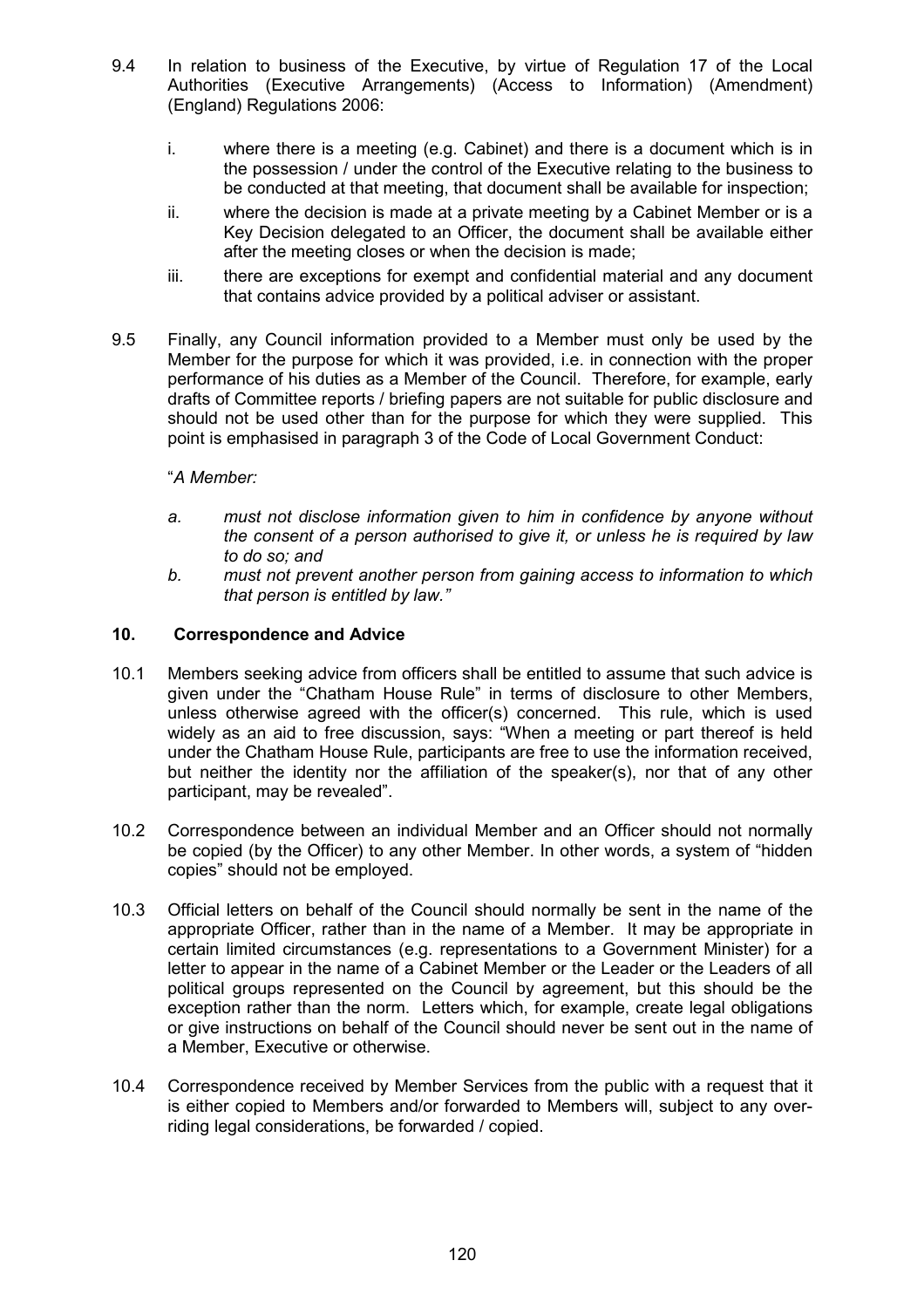## 11. Publicity and Press Releases

- 11.1 Local authorities are accountable to their electorate. Accountability requires local understanding. This will be promoted by the Authority, explaining its objectives and policies to the electors and rate-payers. In recent years, all local authorities have increasingly used publicity to keep the public informed and to encourage public participation. Every Council needs to tell the public about the services it provides. Increasingly, local authorities see this task as an essential part of providing services. Good, effective publicity aimed to improve public awareness of a Council's activities is, in the words of the Government, to be welcomed.
- 11.2 Publicity is, however, a sensitive matter in any political environment because of the impact it can have. Expenditure on publicity can be significant. It is essential, therefore, to ensure that local authority decisions on publicity are properly made in accordance with clear principles of good practice. The Government has issued a Code of Recommended Practice on Local Authority Publicity. It is appended to this Officer / Member Protocol (Appendix A). The purpose of the Code is to set out such principles. The Code affects the conventions that should apply to all publicity at public expense and which traditionally have applied in both central and local government. The Code is issued under the provisions of the Local Government Act 1986 as amended by the Local Government Act 1988 which provides for the Secretary of State to issue Codes of Recommended Practice as regards the content, style, distribution and cost of local authority publicity, and such other matters as he thinks appropriate. That section requires that all local authorities shall have regard to the provisions of any such Code in coming to any decision on publicity.
- 11.3 Officers and Members of the Council will, therefore, in making decisions on publicity, take account of the provisions of this Code. If in doubt, Officers and/or Members should initially seek advice from the Head of Marketing and Communications who will refer the matter to the Monitoring Officer, if necessary / appropriate. Particular care should be paid to any publicity used by the Council around the time of an election. Particular advice will be given on this by the Monitoring Officer as appropriate.
- 11.4 Publicity should also accord with Breckland Council's Communications Strategy, as set out in the Council's website, www.breckland.gov.uk

# 12. Involvement of Ward Councillors

12.1 Whenever a public meeting is organised by the Council to consider a local issue, all the Members representing the Ward or Wards affected should, as a matter of course, be invited to attend the meeting. Similarly, whenever the Council undertakes any form of consultative exercise on a local issue, the Ward Members should be notified at the outset of the exercise. More generally, Officers should consider whether other policy or briefing papers, or other topics being discussed with an Executive Member, should be discussed with relevant Ward Members. Officers should seek the views of the appropriate Executive Member(s) as to with whom and when this might be done.

## 13. Conclusion

- 13.1 Mutual trust, openness, fairness and honesty are the greatest safeguard of the integrity of the Council, its Members and Officers and this Protocol is designed to
	- establish some ground rules
	- define roles
	- secure compliance with the law, codes of conduct and the Council's own practices
	- lay down procedures for dealing with concerns by members and officers.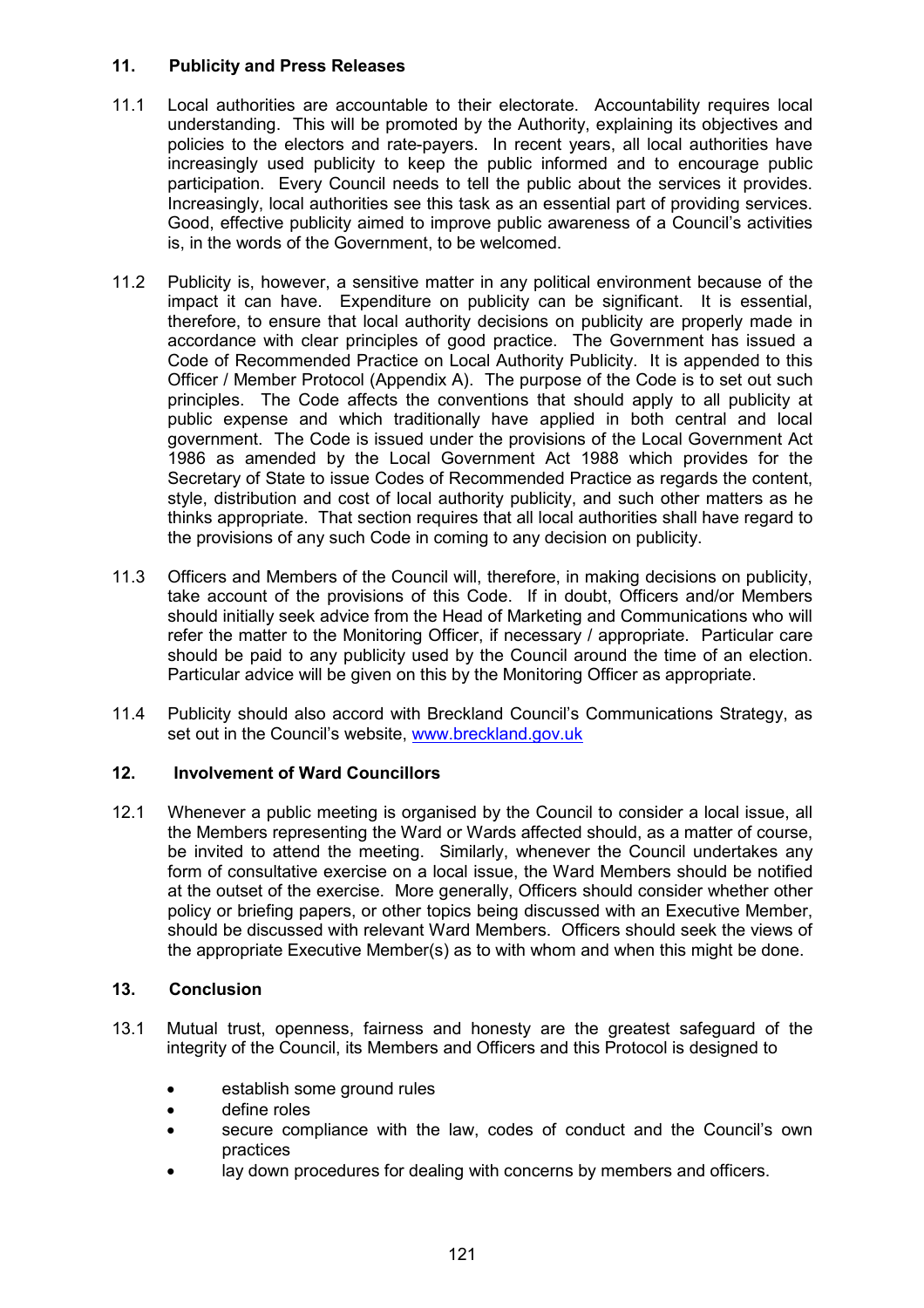13.2 The Protocol is a central element of the Council's corporate governance and should be recognised as a commitment to upholding standards of conduct in public life and a demonstration to the public that the Council is serious about protecting and enhancing its integrity and reputation.

#### 14. Officer / Member Protocol: Observation and Interpretation

- 14.1 This Protocol was drafted by the Democratic Services Manager and this version was approved by the Council as part of the Constitution on 30<sup>th</sup> March 2006.
- 14.2 Copies of the Protocol will be issued to all existing Members and staff, and new Members on election, as part of the Constitution.
- 14.3 The Protocol must be observed at all times.
- 14.4 The definition of "Members" covers both elected and co-opted Members of the Council.
- 14.5 Questions of interpretation of this Protocol will be determined by the Monitoring **Officer**
- 14.6 The Protocol is subject to annual review by the Standards Committee.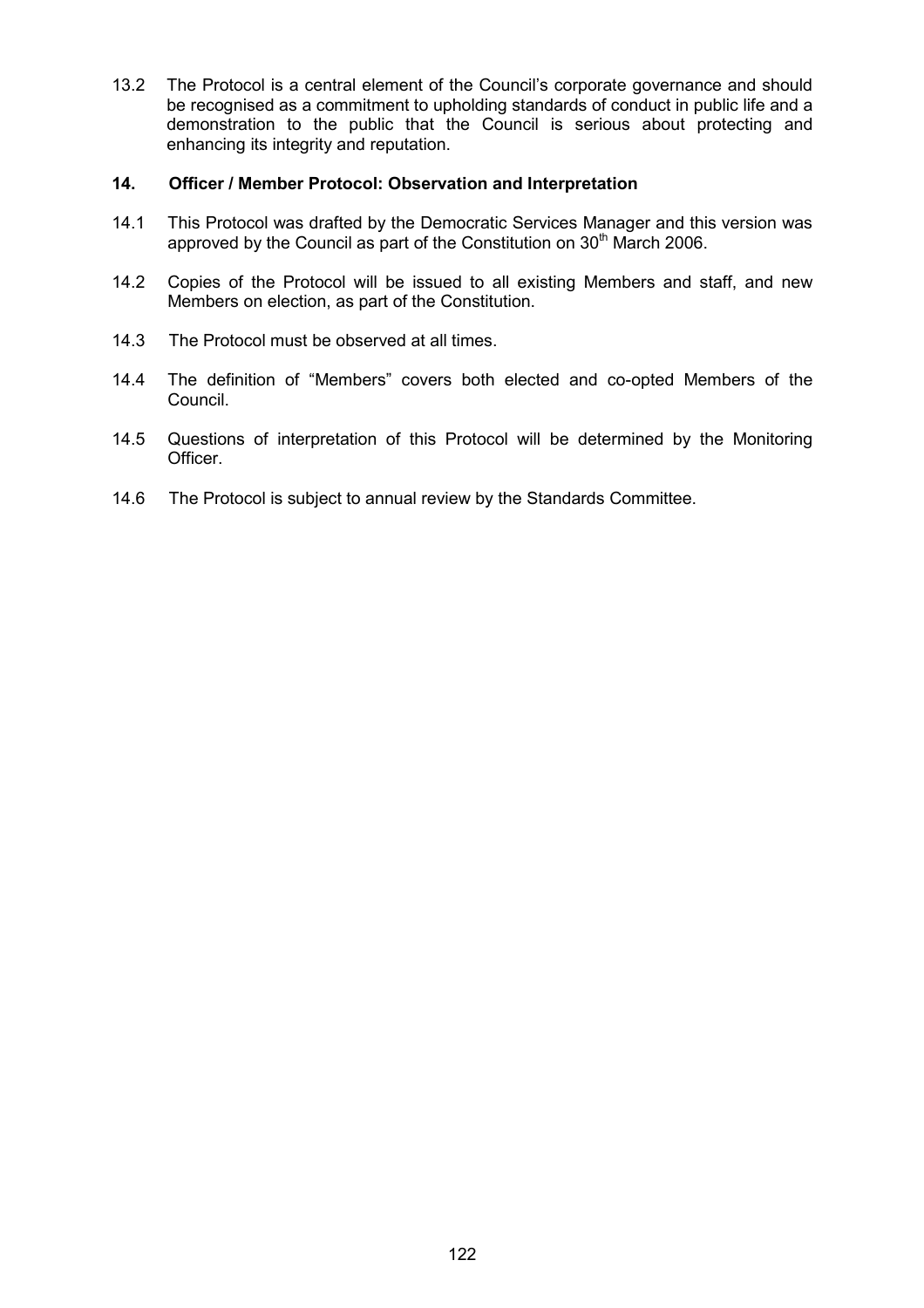## Appendix A

# Code of Recommended Practice on Local Authority Publicity

## Subject Matter

- 1. Local authorities have a variety of statutory powers which enable them to produce publicity and circulate it widely, or to assist others to do so. Those commonly used include the powers in sections 111, 142, 144 and 145 of the Local Government Act 1972, sections 69, 88 and 90 of the Local Government (Scotland) Act 1973 and sections 15 and 16 of the Local Government and Planning (Scotland) Act 1982; but there are several others.
- 2. Some of these powers relate directly to the publishing authority's functions. Others give a more general discretion to publicise matters which go beyond an authority's primary responsibilities. For example, section 142(1A) of the 1972 Act and 88(1) of the 1973 Act authorise local authorities to arrange for the publication within their area of information as to the services available in the area provided by them or by other local authorities; and Section 54 of the Public Health (Control of Disease) Act 1984 empowers local authorities to arrange for the publication within their area of information on questions relating to health or disease.
- 3. This discretion provides an important degree of flexibility, but also heightens the need for a responsible approach to expenditure decisions.
- 4. In considering the subject areas in which publicity is to be issued, the following matters will be important:
	- i. the publicity should be relevant to the functions of the authority.
	- ii. it should not duplicate unnecessarily publicity produced by central government, another local authority or another public authority.

## Costs

- 5. Local authorities are accountable to the public for the efficiency and effectiveness of their expenditure, in the first instance through the audit arrangements.
- 6. For publicity, as for all other expenditure, the aim should therefore be to achieve the greatest possible cost-effectiveness.
- 7. To achieve this, there may well be cases where the benefit of higher expenditure to gain better presentation or improve other aspects of publicity will justify the extra cost.
- 8. Local authorities should therefore always have in mind the extent to which expert advice is needed for publicity.
- 9. In some cases publicity may justify its cost by virtue of savings which it achieves. More commonly it will be necessary to take a view of the importance of the unquantifiable benefits as compared with other uses to which the resources could be put.
- 10. In deciding whether the nature and scale of proposed publicity, and consequently its cost, are justified, the following matters will be relevant:
	- i. whether the publicity is statutorily required or is discretionary.
	- ii. where it is statutorily required, the purpose to be served by the publicity.
	- iii. whether the expenditure envisaged is in keeping with the purpose and expected effect of the publicity.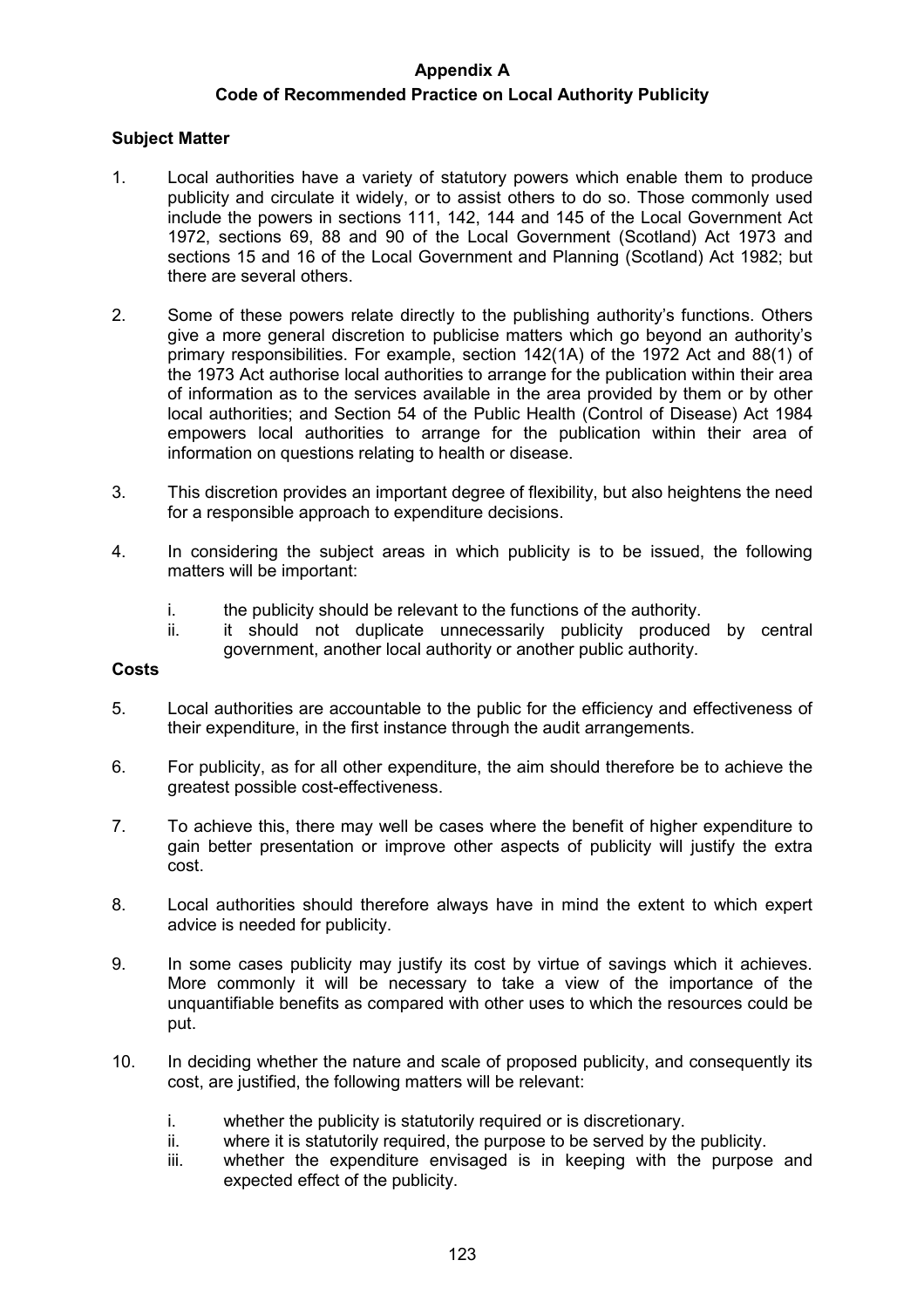## Content and Style

- 11. Local authorities produce a variety of publicity material. It ranges from factual information about the services provided by the authority, designed to inform clients or attract new ones, to material necessary to the administration of the authority, such as staff recruitment advertising. There will also be publicity to explain or justify the council's policies either in general, as in the annual report, or on specific topics, for example as background to consultation on the line chosen for a new road.
- 12. Any publicity describing the council's policies and aims should be as objective as possible, concentrating on facts or explanation or both.
- 13. Where publicity is used to comment on, or respond to, the policies and proposals of central government, other local authorities or other public authorities, the comment or response should be objective, balanced, informative, and accurate. It should aim to set out the reasons for the council's views, and should not be a prejudiced, unreasoning or political attack on the policies or proposals in question or on those putting them forward. Slogans alone will not be an adequate means of justifying or explaining the authority's views or their policy decisions.
- 14. Publicity relating to the provision of a service should concentrate on providing factual information about the service.
- 15. In some cases promotional publicity may be appropriate for example about the local authority's sports and leisure facilities or about tourist attractions.
- 16. Publicity touching on issues that are controversial, or on which there are arguments for and against the views or policies of the council, is unavoidable, particularly given the importance of wide consultation whenever material issues arise. Such publicity should be handled with particular care. Issues must be presented clearly, fairly and as simply as possible, although councils should not over-simplify facts, issues or arguments. Again, it is unlikely that slogans alone will achieve the necessary degree of balance, or capture the complexities of opposing political arguments.
- 17. Publicity should not attack, nor appear to undermine, generally accepted moral standards
- 18. Publicity campaigns by local authorities are appropriate in some circumstances: for example, as part of consultation processes where local views are being sought, or to promote the effective and efficient use of local services and facilities, or to attract tourists or investment. Publicity campaigns may also be an appropriate means of influencing public behaviour or attitudes on such matters as health, safety, crime prevention or equal opportunities.
- 19. Legitimate concern is, however, caused by the use of public resources for some forms of campaigns, which are designed to have a persuasive effect. Publicity campaigns can provide an appropriate means of ensuring that the local community is properly informed about a matter relating to a function of the local authority and about the authority's policies in relation to that function and the reasons for them. But local authorities, like other public authorities, should not use public funds to mount publicity campaigns whose primary purpose is to persuade the public to hold a particular view on a question of policy.

## **Dissemination**

20. The main purposes of local authority publicity are to increase public awareness of the services provided by the authority and the functions it performs; to allow local people to have a real and informed say about issues that affect them; to explain to electors and ratepayers the reasons for particular policies and priorities; and in general to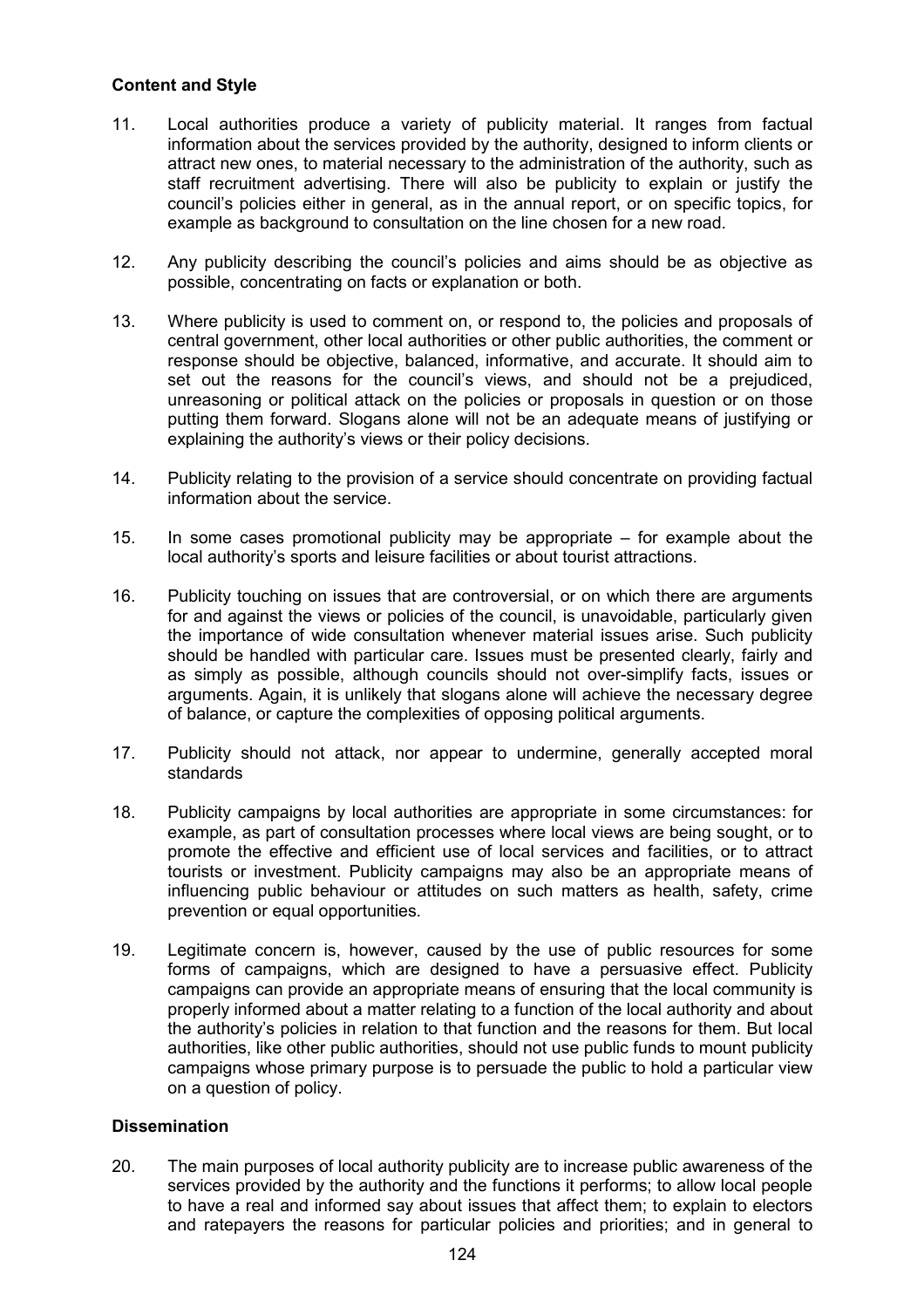improve local accountability.

- 21. Information and publicity produced by the council should be made available to all those who want or need it. Local authorities should not discriminate in favour of, or against, persons or groups in the compilation and distribution of material for reasons not connected with the efficiency and effectiveness of issuing the publicity.
- 22. Where material is distributed on matters closely affecting vulnerable sections of the community – for example, the elderly – particular care should be taken to ensure that it is unambiguous, readily intelligible, and unlikely to cause needless concern to those reading, seeing or listening to it.
- 23. Local authority newspapers, leaflets, other publicity distributed unsolicited from house to house and information on websites are able to reach far wider audiences than publicity available on application to the council. Councils should give particular consideration to the use of electronic and other new media communication systems. However, councils should ensure that they do not rely solely on such mechanisms and that they do not exclude those without access or easy access to such systems.
- 24. Such publicity should be targeted as appropriate for its purposes, taking particular care with material touching on politically controversial issues.
- 25. Local authority newspapers or information bulletins are a special case. They are often a cost-effective means of disseminating information, or facilitating consultation and can provide a means for local people to participate in debate on decisions the council is to take. The advantage of using websites and other information technology for consultations should also be considered. Inevitably such publications will touch on controversial issues and where they do they should treat such issues in an objective and informative way, bearing in mind the principles set out in paragraphs 11-19 of the Code.
- 26. Where it is important for information to reach a particular target audience, consideration should be given to using the communications networks of other bodies, for example those of voluntary organisations, and making use of electronic communication systems.

## Advertising

- 27. Advertising, especially on billboards or on television and radio, is a highly intrusive medium. It can also be expensive. It may however provide a cost-effective, efficient means of conveying public information to the widest possible audience. Advertising on local radio networks has, for example, been used as a relatively inexpensive means of telling potential clients about local authority services. Advertising can also be the most cost-effective means of publicising a local authority's activities on promoting the social, economic and environmental well-being of the area.
- 28. The primary criterion for decisions on whether to use advertising should be costeffectiveness.
- 29. Advertisements are not normally likely to be appropriate as a means of explaining policy or commenting on proposals, since an advertisement by its nature summarises information, compresses issues and arguments, and markets views and opinions.
- 30. Advertising in media which cover an area significantly wider than that of the authority is not likely to be an appropriate means of conveying information about a local authority's polices as opposed to attracting people to the authority's area or to use its facilities.
- 31. The attribution of advertising material leaflets and other forms of publicity that reach the public unsolicited should be clearly set out.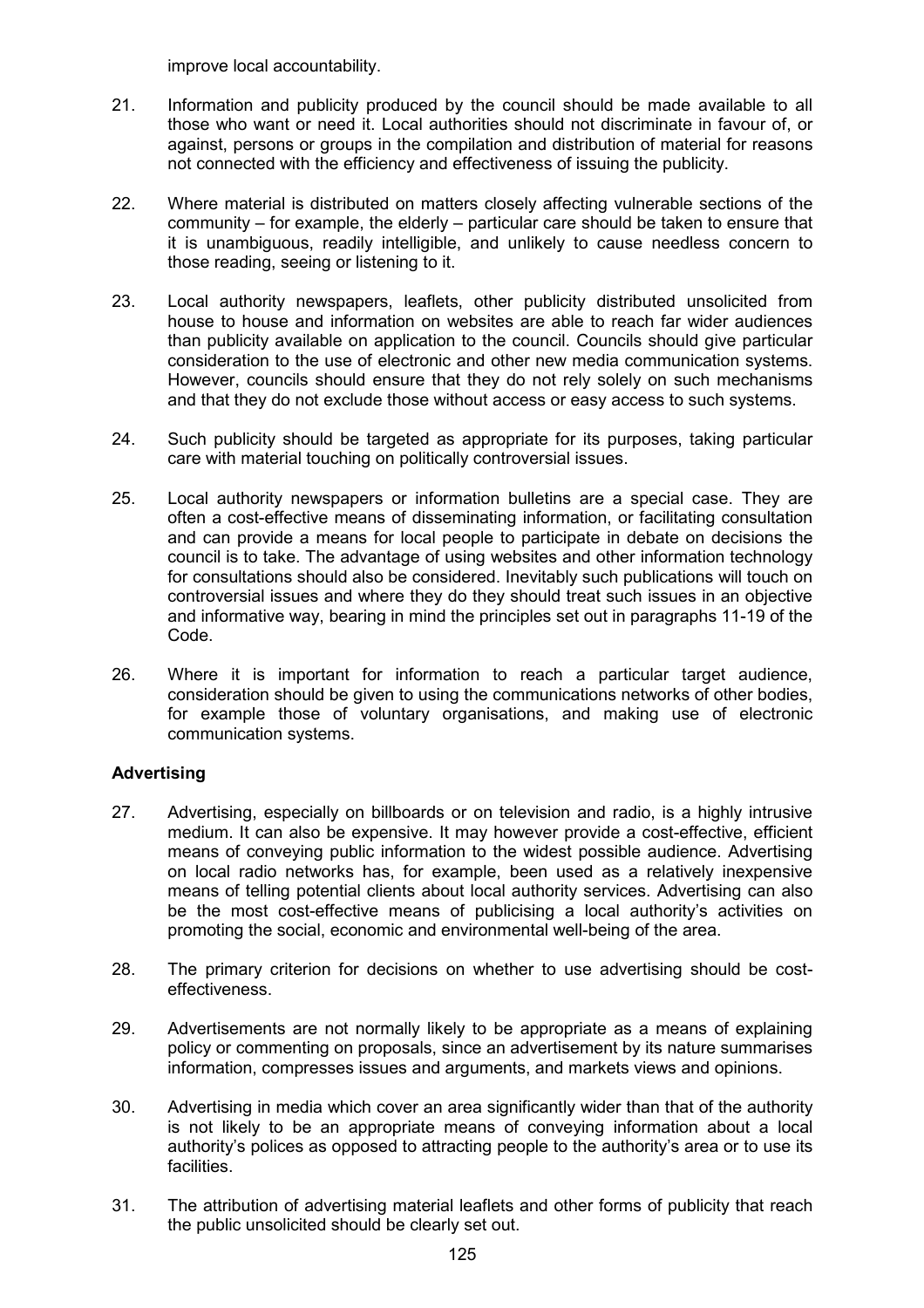- 32. It is not acceptable, in terms of public accountability, to use the purchase of advertising space as a disguised means of subsidy to a voluntary, industrial or commercial organisation.
- 33. Such support should be given openly through the normal grant arrangements. However, the conditions attached to a grant may require the provision of publicity, including publicity for the work of the authority.
- 34. Any decision to take advertising space in a publication produced by a voluntary, industrial or commercial organisation should be made only on the grounds that it provides an effective and efficient means of securing the desired publicity.
- 35. Local authorities should never use advertising as a means of giving financial support to any publication associated with a political party.

#### Recruitment Advertising

- 36. Local authorities have respected in their staff employment policies the tradition of a politically impartial public service. Their recruitment publicity should reflect this tradition, and the fact that local authority employees are expected to serve the authority as a whole, whatever its composition from time to time.
- 37. The content of recruitment publicity and the media chosen for advertising job vacancies should be in keeping with the objective of maintaining the politically independent status of local authority staff.
- 38. Advertisements for staff should not be placed in party political publications.

#### Publicity about Individual Members of an Authority

39. Publicity about individual councillors may include the contact details, the positions they hold in the Council (for example, member of the Executive or Chair of Overview and Scrutiny Commission), and their responsibilities. Publicity may also include information about individual councillors' proposals, decisions and recommendations only where this is relevant to their position and responsibilities within the Council.

 All such publicity should be objective and explanatory, and whilst it may acknowledge the part played by individual councillors as holders of particular positions in the Council, personalisation of issues or personal image making should be avoided.

40. Publicity should not be, or liable to misrepresentation as being, party political. Whilst it may be appropriate to describe policies put forward by an individual councillor which are relevant to his position and responsibilities within the Council, and to put forward his justification in defence of them, this should not be done in party political terms, using political slogans, expressly advocating policies of those of a particular political party or directly attacking policies and opinions of other parties, groups or individuals.

#### Elections, referendums and petitions

41. The period between the notice of an election and the election itself should preclude proactive publicity in all its forms of candidates and other politicians involved directly in the election. Publicity should not deal with controversial issues or report views, proposals or recommendations in such a way that identifies them with individual members or groups of members. However, it is acceptable for the authority to respond in appropriate circumstances to events and legitimate service enquiries provided that their answers are factual and not party political. Members holding key political or civic positions should be able to comment in an emergency or where there is a genuine need for a member level response to an important event outside the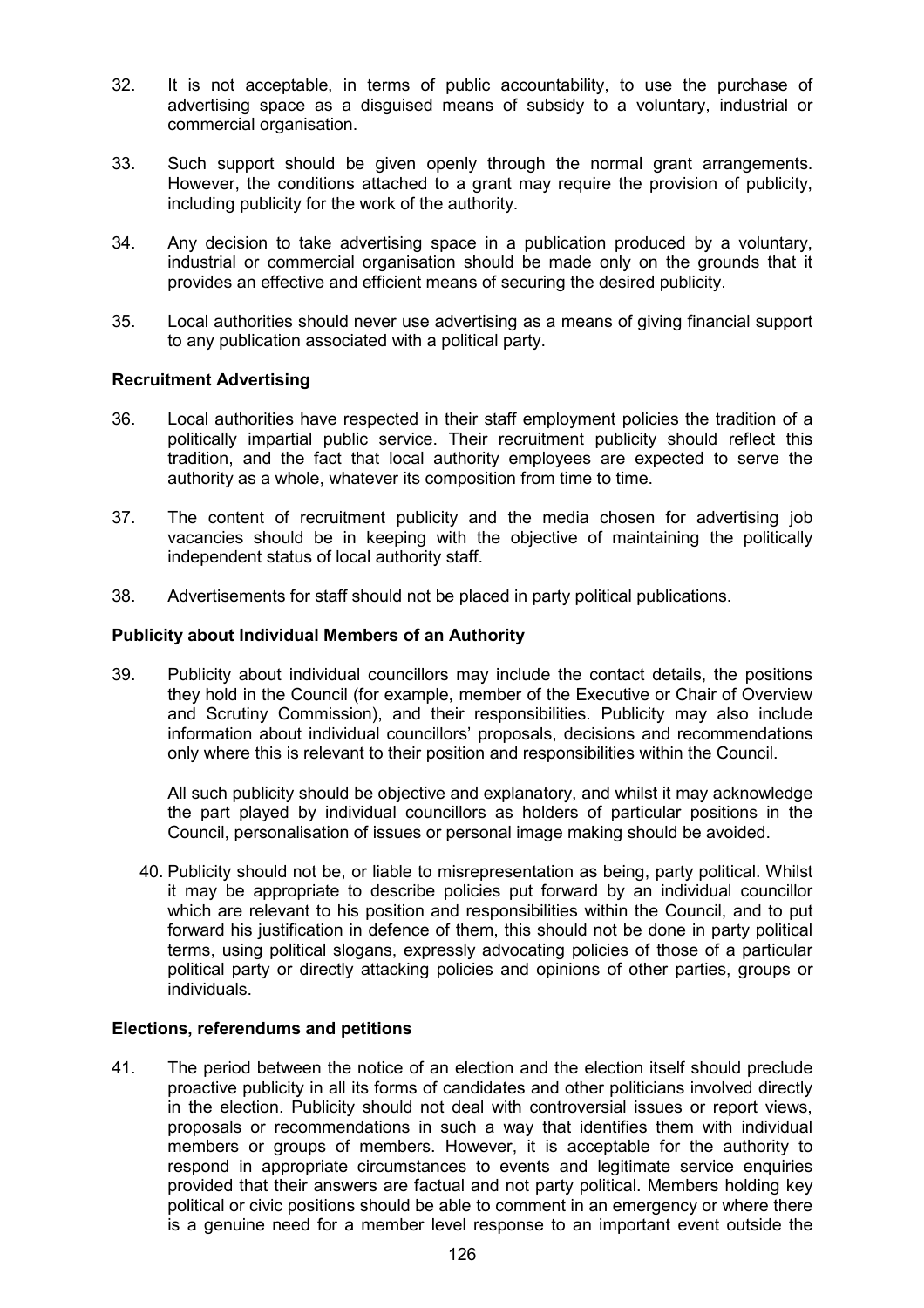authority's control. Proactive events arranged in this period should not involve members likely to be standing for election.

- 42. The Local Authorities (Referendums) (Petitions and Directions) (England) Regulations 2000 (which apply under the Local Government Act 2000 to county councils, district councils and London borough councils) prohibit an authority from incurring any expenditure to:
	- ♦ Publish material which appears designed to influence local people in deciding whether or not to sign a petition requesting a referendum on proposals for an elected mayor;
	- Assist anyone else in publishing such material; or
	- Influence or assist others to influence local people in deciding whether or not to sign a petition.
- 43. Publicity in these circumstances should, therefore, be restricted to the publication of factual details which are presented fairly about the petition proposition and to explaining the council's existing arrangements. Local authorities should not mount publicity campaigns whose primary purpose is to persuade the public to hold a particular view in relation to petitions generally or on a specific proposal.
- 44. County councils, district councils and London borough councils should ensure that any publicity about a referendum under Part II of the Local Government Act 2000 (the 2000 Act) either prior to or during the referendum period is factually accurate and objective. The referendum period means the period beginning with the date on which proposals under Part II of the 2000 Act are sent to the Secretary of State and ending with the date of the referendum. The publicity should not be capable of being perceived as seeking to influence public support for, or opposition to, the referendum proposals and should not associate support for, or opposition to, the proposals with any individual or group. Local authorities must conform to any specific restrictions on publicity activities which are required by Regulations under section 45 of the 2000 Act.

## Assistance to others for publicity

45. The principles set out above apply to decisions on publicity issued by local authorities.

 They should also be taken into account by local authorities in decisions on assistance to others to issue publicity. In all such decisions local authorities should, to the extent appropriate:

- i. incorporate the relevant principles of the Code in published guidance for applicants for grants;
- ii. make the observance of that guidance a condition of the grant or other assistance;
- iii. undertake monitoring to ensure that the guidance is observed.
- 46. It is appropriate for local authorities to help charities and voluntary organisations by arranging for pamphlets or other material produced and paid for by the organisation to be available for collection by the public in public libraries and other suitable locations. Such material should not offend against any legal provision, (authorities may be able to draw on their powers of well-being in section 2 of the Local Government Act 2000) but (subject to this) any such facility should be made available on a fair and equal basis.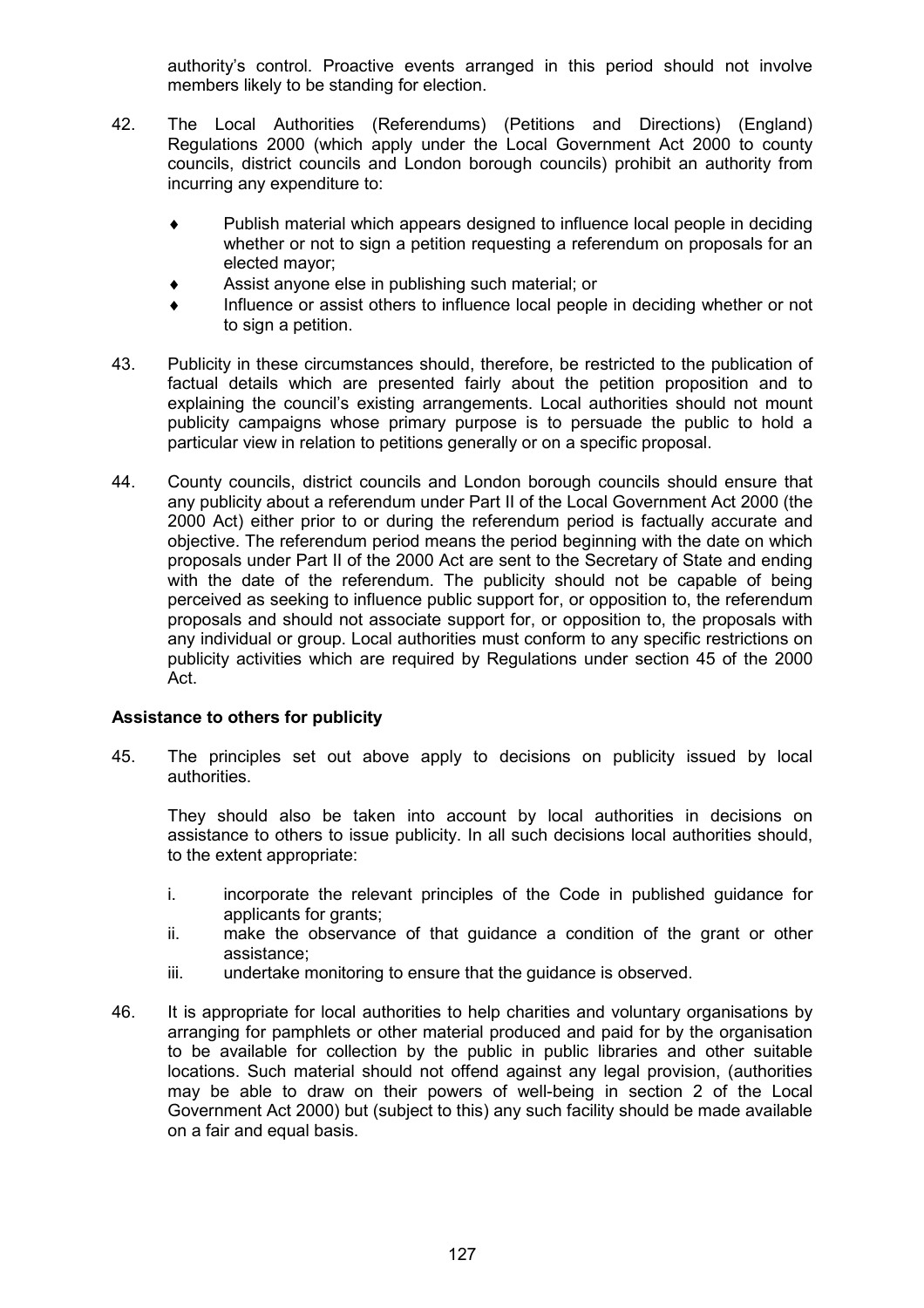# Appendix B COUNCILLORS' ACCESS TO INFORMATION – A HIERARCHY OF RIGHTS

#### Introduction

- 1. The rights of access to information by Councillors is a complex mix of legislation available to Councillors and the public alike, legislation specific to local government and "common law rights" given to Councillors by the Courts. This Guidance endeavours to provide some guidelines for Members through this "maze". Members may also seek advice "in confidence" from the Monitoring Officer.
- 2. For general rights of access available to the public, please see the Article on Citizens' Rights as set out in the Council's Constitution.

#### What is the Hierarchy of Rights?

- 3. The law relevant to access to information by Councillors includes the following:
	- (1) The Freedom of Information Act 2000. This makes non-personal information freely available to all, with only limited exceptions.
	- (2) The Data Protection Act 1998. This relates to personal information, and generally makes this non-disclosable except in certain circumstances.
	- (3) Local Government Legislation
		- (a) Access to Information provisions of the Local Govt Act 1972. This gives the public access to Committee Minutes and Agenda, and to background material relevant to those documents.
		- (b) (i) Other legislation (Local Government (Executive Arrangements) (Access to Information) (Amendment) (England) Regulations 2006) ensures that Members are entitled to material relevant to public / private meetings of the Leader and Cabinet (and decision making by individual portfolio holders).
			- (ii) However, these rights do not apply to draft documents, to the advice of a political advisor or to most exempt/confidential information (unless such information is needed for the work of the Overview and Scrutiny Commission).
	- (4) (c) "Common Law Rights" (derived from Court judgements) give Members the right to inspect Council documents insofar as this is reasonably necessary to enable a Member to perform his duties as a Councillor – this is known as the "need to know" basis.
		- (d) However, Members do not have any right to "a roving commission" through Council documents – mere curiosity is not sufficient.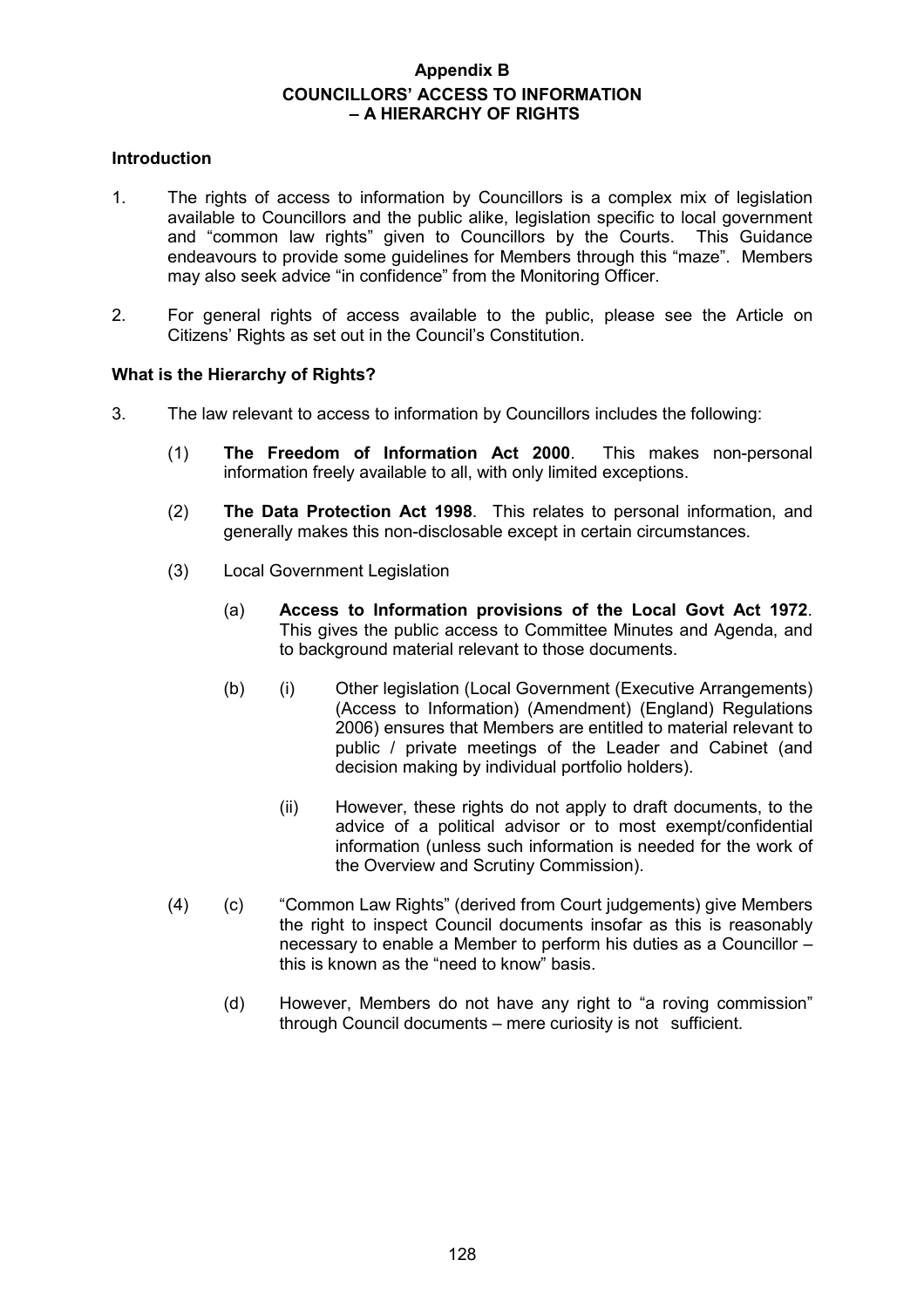## Navigating the Hierarchy of Rights

## Freedom of Information Act 2000

- 4. (1) (a) In broad terms, if the information being sought by a Member is nonpersonal, then the Freedom of Information Act 2000 allows access to most Council documentation. 1
	- (b) The first port of call for information under the Freedom of Information Act is the Council's Publication Scheme. This is located most conveniently on the Council's website, www.breckland.gov.uk (and is also available in major libraries in the District), and sets out most of the Council's published material. This information can be accessed and used without any further reference to the Council. The remainder of this note assumes that the information being sought by a Councillor is not available under the Publication Scheme.
	- (2) The Freedom of Information Act would allow access to information about the construction of a new leisure facility (which is likely to be non-personal information) - but note the possible "block" to obtaining this information (see paragraphs 4(c) and (d) below) but could not be used to gain access to information about a named individual's record of housing waiting list applications – this latter is covered by the Data Protection Act 1998 (see Section 6 below).
	- (3) In certain circumstances, access to documentation via the Freedom of Information Act can be "blocked", although most of the "blocks" are subject to a "public interest test". So, for example:-
		- (a) Releasing commercially sensitive information to a member of the public is not likely to be in the public interest.
		- (b) Whereas (subject to the usual rules of confidentiality), it is likely to be in the public interest to release such information to a Councillor.
	- (4) Examples of blocks ("exemptions") under the Freedom of Information Act are:
		- (a) Work in progress (draft reports, for example) need not be disclosed.
		- (b) Information subject to a data-sharing protocol (e.g. between all member organisations of the Crime and Disorder Partnership) should not be released until all organisations have each agreed to disclosure. This is to ensure that crime & disorder and fraud investigations are not prejudiced.
		- (c) Commercially sensitive information.
		- (d) Where, in the opinion of the Monitoring Officer, disclosure of information would or would likely to inhibit the free and frank provision of advice, the free and frank exchange of views for the purposes of deliberation, or would otherwise prejudice or would be likely otherwise to prejudice the effective conduct of public affairs. This exemption is also subject to the public interest test.

 1 Strictly speaking, if there are rights of access to information under other legislation, then the Freedom of Information Act 2000 does not apply. However, for the purposes of simplicity and to develop common access to information procedures for both Councillors and the public alike, this note assumes that Freedom of Information Act-like principles apply to Councillors as well as to members of the public. In this way, we can start with wide, general powers of access only narrow down into more specific powers when strictly necessary.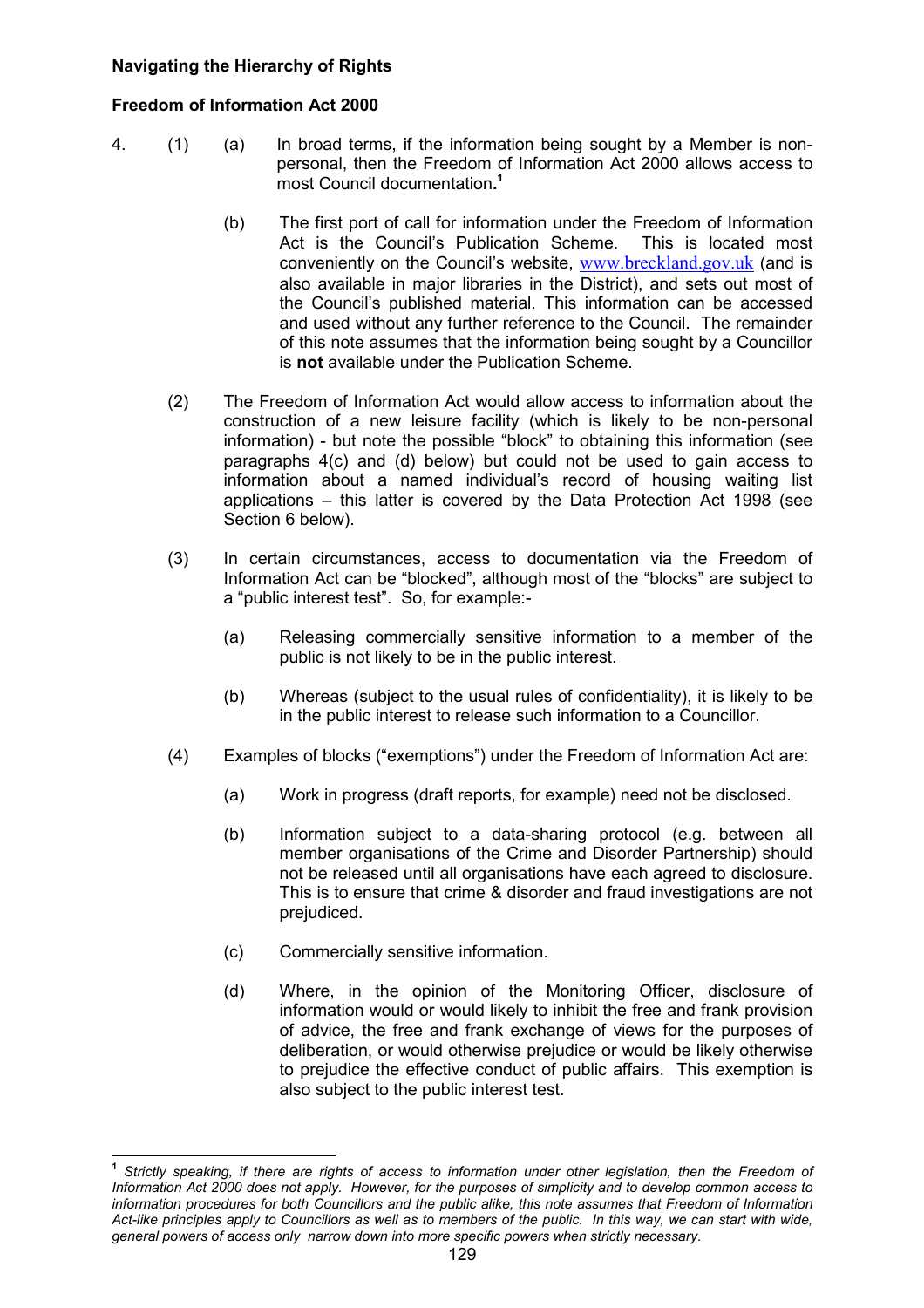(5) If the rights outlined above are not sufficient to provide a Councillor with the information he needs, then it is necessary to navigate further down this hierarchy.

## Data Protection Act 1998

- 5. (1) If the information sought by a Councillor relates to an identified living individual, then the Data Protection Act applies.
	- (2) There are 2 classes of Data Protection "normal" personal information and "sensitive personal information". Sensitive personal information includes:-
		- (a) Racial or Ethnic Origin
		- (b) Religious beliefs
		- (c) Trade Union membership
		- (d) Physical or Mental health
		- (e) Actual or alleged criminal offences and criminal records
		- (f) Sexual life
		- (g) Political opinions.
	- (3) Where "normal" personal information is involved, unless additional consent has been granted by the individual concerned, information about an individual can only be used for the purposes for which that information was obtained.
	- (4) (a) The Council has a duty to ensure that personal information disclosed to Members using the above procedures is used strictly for the purposes for which it is disclosed and that Members will keep the information secure and confidential (and then disposed of in a similarly careful manner).
		- (b) Councillors must observe the Code of Conduct and all the provisions of the Constitution. Officers will automatically assume that Councillors will treat personal information in accordance with the Council's current data protection policy. Also Councillors may wish to refer to their personal copies of "Data Protection – A Councillor's Guide", issued in Summer 2005.
	- (5) (a) Where "sensitive" personal information is involved (see paragraph 5(2) above) then more rigorous procedures are necessary:-
		- (i) Either explicit consent of the person concerned must be obtained; or
		- (ii) If this is not practicable, Members must complete a form under the Data Protection (Processing of Sensitive Personal Data) (Elected Representatives) Order 2002.
		- (b) Paragraphs 4(4), 5(3) and (4) above, of course, apply to "sensitive" personal information as they do to "normal" personal information.
	- (6) If the rights outlined above are not sufficient to provide a Councillor with the information he needs, then it is necessary to navigate further down this hierarchy.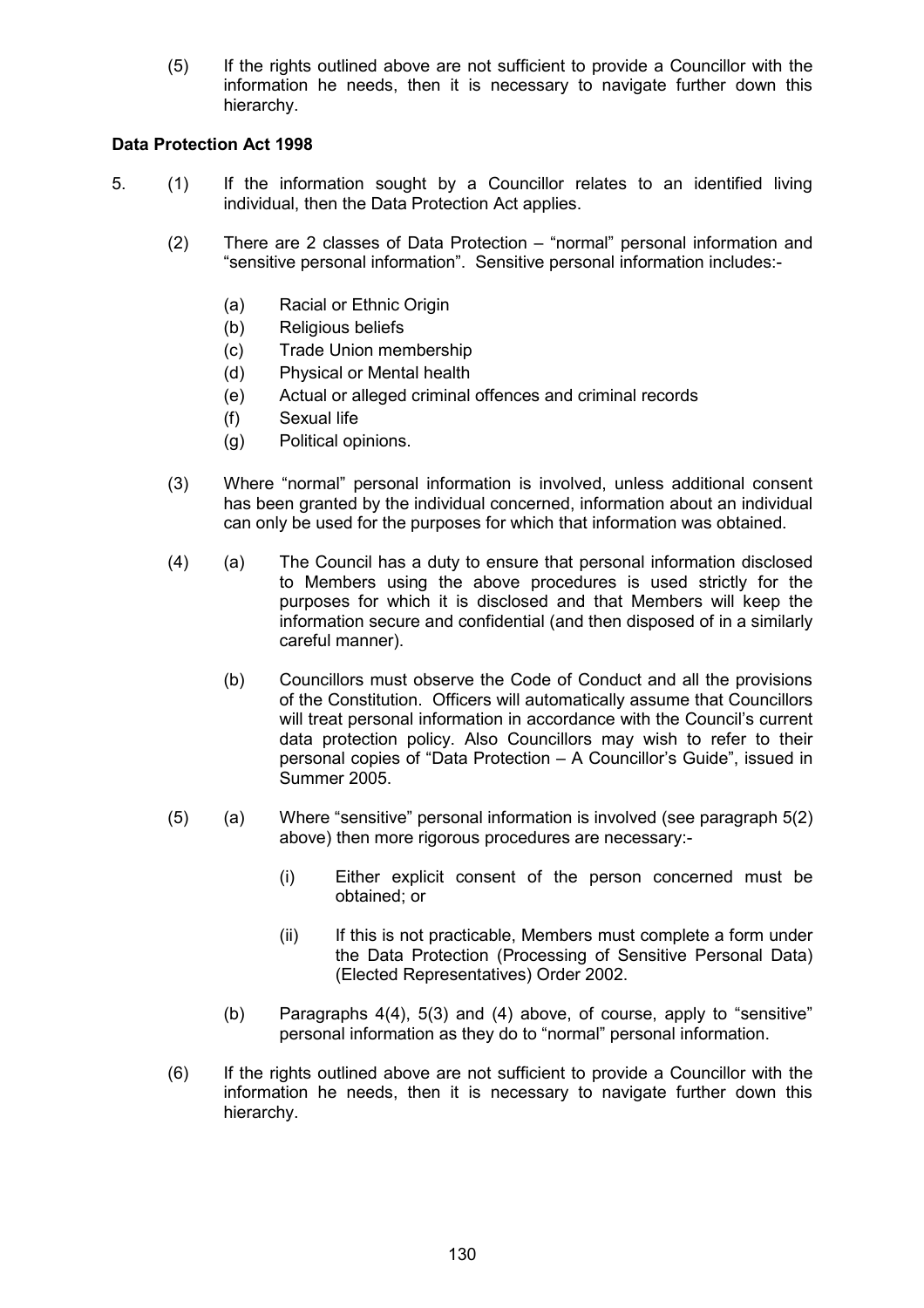Access to Information Provisions of the Local Government Act 1972 / Local Authorities (Executive Arrangements)(Access to Information) (Amendment) (England) Regulations 2006

- 6. (1) In effect, the rights available to Councillors through the Freedom of Information Act and the Data Protection Act will begin to override both older legislation such as the Local Government Act 1972 and also older common law rights.<sup>2</sup>
	- (2) (a) Where a Councillor cannot obtain the disclosure of information under the Freedom of Information Act (because, say, commercial confidentiality is too sensitive to permit it, or because of implications for fraud investigations) or the Data Protection Act (because a Councillor cannot establish a need to know the information, or because a Councillor wants to use the information in a context different from that for which the information was gathered) then the information may still become available to Members at a later date via Committee Agenda, and the right to see background material associated with such an agenda.
		- (b) Once a matter has reached the stage where it is before a Committee / Cabinet, then members of that Committee / Cabinet would have a "need to know" all relevant information; and other Councillors would be able to use the usual Access to Information provisions.
	- (3) (a) Councillors also have additional rights of access to material in the possession/control of the Leader and Cabinet (rather than Council officers) relating to public/private meetings of the Cabinet or to any decision taken by an individual portfolio holder.
		- (b) However, the above rights do not apply to draft documents, to the advice of a political advisor or to most categories exempt/confidential information (unless the Overview and Scrutiny Commission require such exempt / confidential information as part of actions / decisions it is scrutinising).

## **General**

- 7. (1) Material from Legal Services (where Legal Services is providing legal advice to one of its in-house clients at the Council) may be non-disclosable due to legal professional privilege.
	- (2) Information supplied under the Data Protection Act 1998 must not be used or disclosed for political purposes.
	- (3) (a) Requests for Information under the control of Officers should normally be made to the relevant Head of Service.
		- (b) Requests for information under the control of the Leader and Cabinet should normally be made to the Leader and/or the relevant Portfolio Holder.
	- (4) (a) Councillors must not put undue pressure on Officers to release information to which the Councillor is not entitled to have access.
		- (b) Should a Head of Service need advice as to whether information can be released to a Councillor he should contact the Monitoring Officer..

 But see Footnote 1